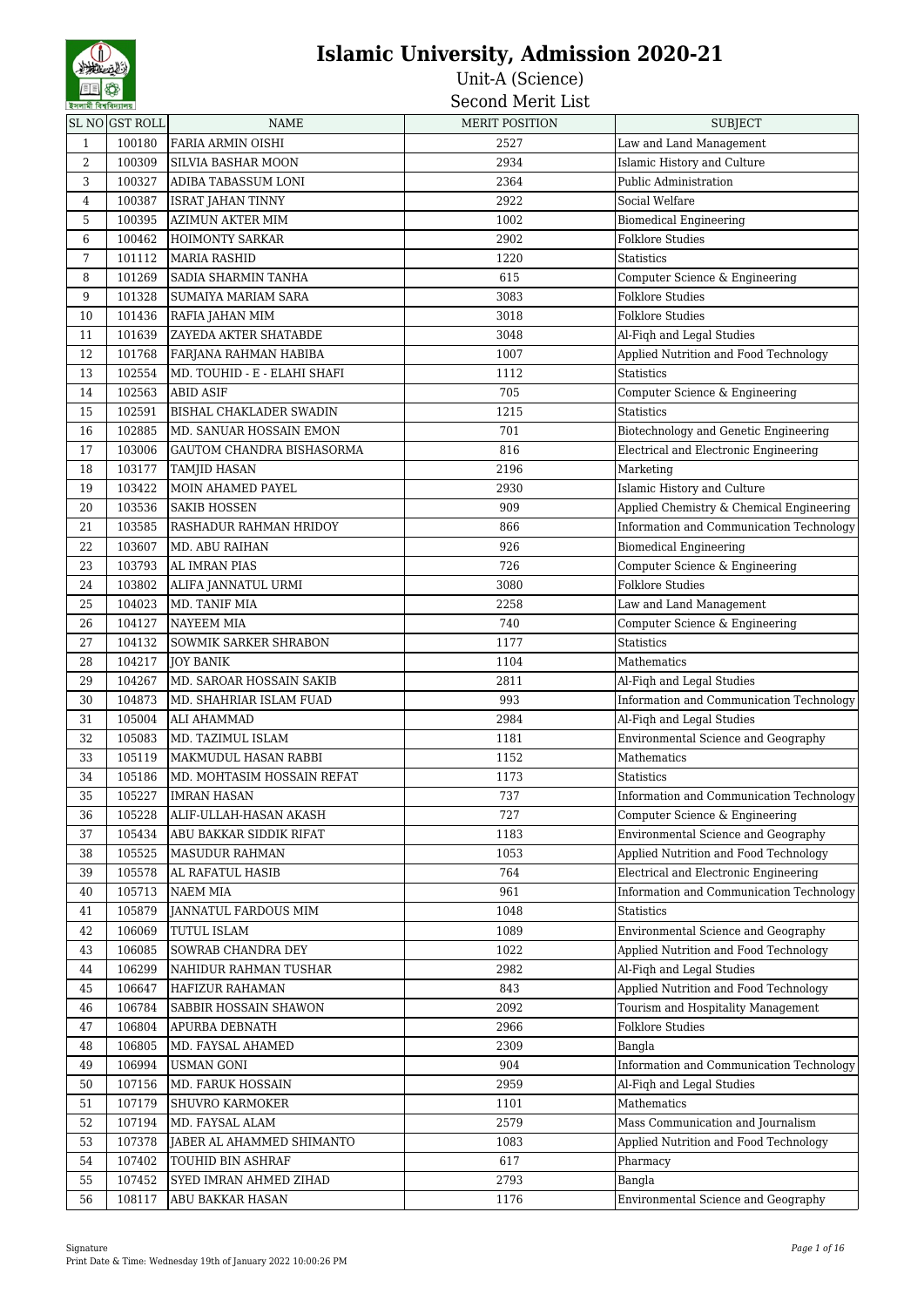| হসলামা বিশ্ববিদ্যালয় |        |                              | טטעם טנונטויו <b>מע</b> טטט |                                          |
|-----------------------|--------|------------------------------|-----------------------------|------------------------------------------|
| 57                    | 108274 | MD. JUWEL RANA               | 642                         | Computer Science & Engineering           |
| 58                    | 108776 | ASIFUR ISLAM SIMANTHO        | 2505                        | <b>Political Science</b>                 |
| 59                    | 108798 | SHASHOWTO HAQUE              | 623                         | Pharmacy                                 |
| 60                    | 108869 | MIJANUR RAHMAN ADRITH        | 2786                        | <b>Development Studies</b>               |
| 61                    | 108905 | <b>MD. RAFIUR RAHMAN</b>     | 2181                        | Law                                      |
| 62                    | 109116 | MD. ABDUL KHALEK             | 1195                        | <b>Statistics</b>                        |
| 63                    | 109124 | MD. ABU NASEL                | 908                         | Applied Chemistry & Chemical Engineering |
| 64                    | 109127 | MD. TOUHIDUR RAHMAN          | 2837                        | <b>Development Studies</b>               |
| 65                    | 109206 | <b>ARAFAT SIDDIKI</b>        | 1165                        | Environmental Science and Geography      |
| 66                    | 109353 | MD. SHADHIN MIA              | 709                         | Applied Chemistry & Chemical Engineering |
| 67                    | 109427 | MD. ABDUR ROUF FAJLA RABBI   | 2847                        | Social Welfare                           |
| 68                    | 109618 | RAFIUL ISLAM RABBY           | 697                         | Applied Chemistry & Chemical Engineering |
| 69                    | 110204 | MURSALIN BISWAS EMON         | 688                         | Electrical and Electronic Engineering    |
| 70                    | 110213 | MD. AL AMIN                  | 1015                        | Applied Nutrition and Food Technology    |
| 71                    | 110263 | <b>SHAFNIN SAITY</b>         | 2967                        | Folklore Studies                         |
| 72                    | 110486 | MD. NAHID ALI                | 1135                        | Environmental Science and Geography      |
| 73                    | 110527 | ARIFUL ISLAM RONY            | 694                         | Applied Chemistry & Chemical Engineering |
| 74                    | 110541 | MD. SHARIFUL ISLAM           | 807                         | Electrical and Electronic Engineering    |
| 75                    | 110624 | MOHAMMAD RIDWAN AHMED TUHIN  | 800                         | Electrical and Electronic Engineering    |
| 76                    | 110667 | MD. MUZAHIDUL ISLAM RAKIB    | 2642                        | <b>Political Science</b>                 |
| 77                    | 110813 | MD. ABDULLAH AL MAMUN        | 1166                        | Mathematics                              |
| 78                    | 110965 | MD. SHAHIN MIA               | 871                         | <b>Biomedical Engineering</b>            |
| 79                    | 111295 | MD. ABDUL SATTAR             | 763                         | Electrical and Electronic Engineering    |
| 80                    | 111565 | ASMA UL HUSNA PROGGYA        | 2882                        | Islamic History and Culture              |
| 81                    | 111588 | <b>ANIKA TAHSIN</b>          | 921                         | <b>Biomedical Engineering</b>            |
| 82                    | 111592 | NIJHUM HAIDAR                | 748                         | Biotechnology and Genetic Engineering    |
| 83                    | 111620 | RAIANUL JANNAT               | 2905                        | Social Welfare                           |
| 84                    | 111644 | RAFIQUNNISA ROMA             | 2627                        | Social Welfare                           |
| 85                    | 111705 | FAREYA AFROZ                 | 1109                        | Statistics                               |
| 86                    | 111733 | CHAITI CHAKI                 | 812                         | Electrical and Electronic Engineering    |
| 87                    | 111824 | SADIA AFRIN MUMU             | 2633                        | Social Welfare                           |
| 88                    | 111867 | TASHBIHA TABASSUM POROMA     | 2635                        | <b>Political Science</b>                 |
| 89                    | 111881 | <b>FATEMATUZ ZARIN</b>       | 2490                        | Public Administration                    |
| 90                    | 111889 | MST. JANNATUL FERDOUS RIMU   | 911                         | <b>Biomedical Engineering</b>            |
| 91                    | 111892 | MST. SOHANA AKHTER           | 594                         | Pharmacy                                 |
| 92                    | 111929 | MARIA TABASSUM               | 2155                        | Law                                      |
| 93                    | 111934 | FARJANA YEASMIN MIM          | 1218                        | Statistics                               |
| 94                    | 111942 | PREMA KHONDOKAR              | 592                         | Biotechnology and Genetic Engineering    |
| 95                    | 112033 | NUSRAT JAHAN DISHA           | 2912                        | Islamic History and Culture              |
| 96                    | 112037 | <b>JANNATUL MOUA</b>         | 806                         | Biotechnology and Genetic Engineering    |
| 97                    | 112060 | <b>SIMUM HOSSAIN</b>         | 1004                        | <b>Biomedical Engineering</b>            |
| 98                    | 112098 | <b>AMINA TAHSIN</b>          | 930                         | Applied Nutrition and Food Technology    |
| 99                    | 112159 | SAMIA RAHMAN TITHI           | 2149                        | English                                  |
| 100                   | 112190 | KAZI JANNATUL FERDUSH BORSHA | 2148                        | Law                                      |
| 101                   | 112224 | ANAMIKA PARVIN               | 2397                        | Accounting & Information Systems         |
| 102                   | 112299 | RAZIA SULTANA                | 1103                        | Statistics                               |
| 103                   | 112305 | KUMARI SRABONI RANI          | 2107                        | Economics                                |
| 104                   | 112361 | <b>RUMI KHATUN</b>           | 880                         | <b>Biomedical Engineering</b>            |
| 105                   | 112535 | SALIM SADMAN                 | 869                         | Applied Chemistry & Chemical Engineering |
| 106                   | 112699 | TITHILA KUNDU                | 730                         | Biotechnology and Genetic Engineering    |
| 107                   | 112733 | <b>ADNAN JAMEE</b>           | 755                         | Information and Communication Technology |
| 108                   | 112734 | ANTORA AKHI DAS              | 3021                        | <b>Folklore Studies</b>                  |
| 109                   | 112829 | KAWSAR AHAMED                | 2939                        | Social Welfare                           |
| 110                   | 112845 | SHAHED AL JIBON              | 2474                        | Marketing                                |
| 111                   | 112857 | MD. ROFIQUL ISLAM            | 1819                        | Management                               |
| 112                   | 112899 | SHAMMI AKTER SHOVA           | 734                         | Computer Science & Engineering           |
| 113                   | 112949 | AKASH MAHMUD                 | 1207                        | <b>Statistics</b>                        |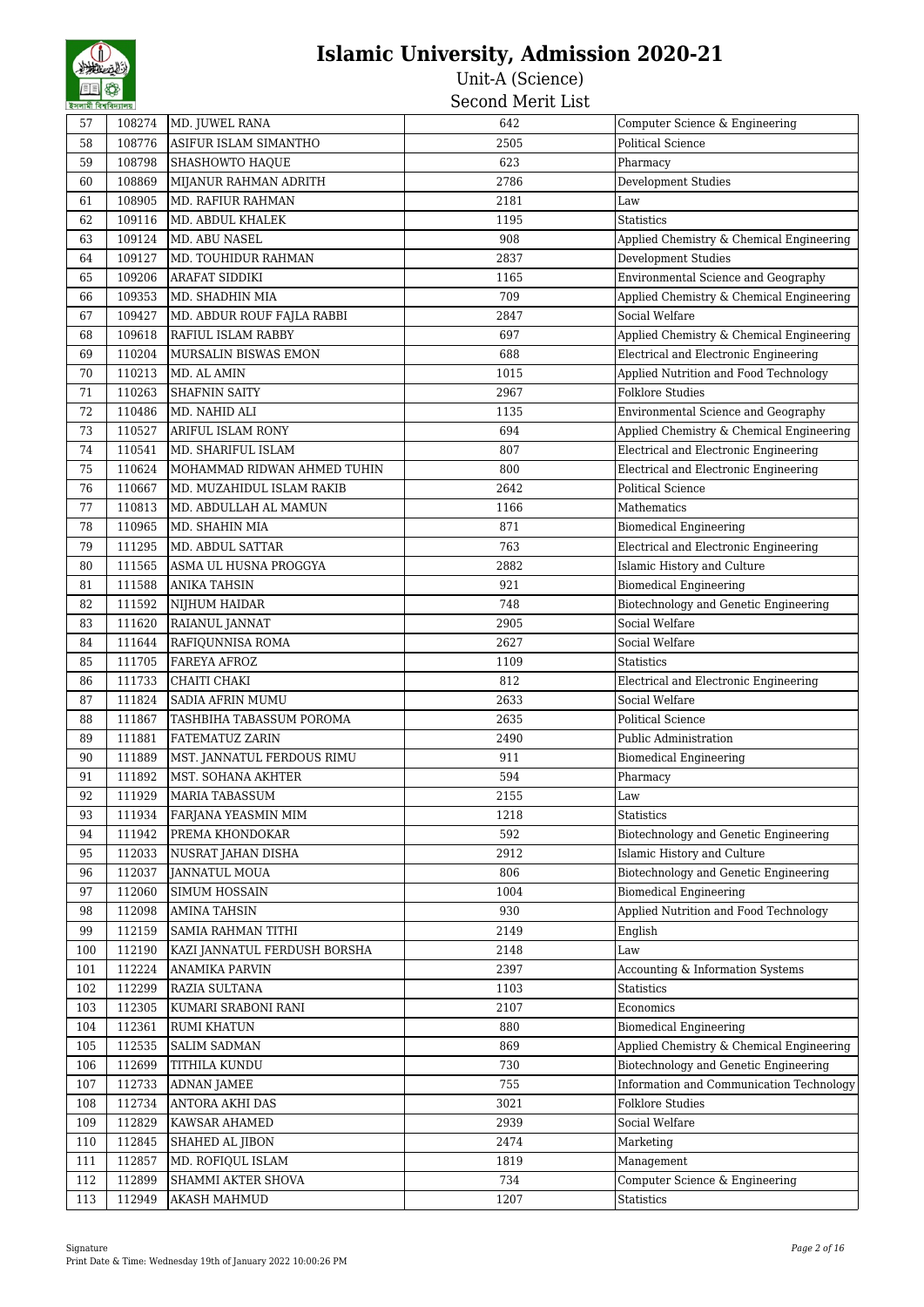| 114 | 113078 | <b>MST. ZANNATUN NAHAR</b>    | 996  | Information and Communication Technology |
|-----|--------|-------------------------------|------|------------------------------------------|
| 115 | 113098 | KAZI SAYEM AHMED              | 1197 | Environmental Science and Geography      |
| 116 | 113159 | <b>TANMAY MAJUMDER</b>        | 1001 | Information and Communication Technology |
| 117 | 113211 | MD ZAHID HOSSAIN TONMOY       | 2538 | Public Administration                    |
| 118 | 113262 | <b>SAIFUR ROHMAN RONY</b>     | 681  | Pharmacy                                 |
| 119 | 113311 | MD. ASIF RAHMAN               | 746  | Electrical and Electronic Engineering    |
| 120 | 113334 | <b>SHIRAJUT MOBIN</b>         | 2932 | Social Welfare                           |
| 121 | 113341 | JANNATUL FERDOUS              | 2077 | Public Administration                    |
| 122 | 113546 | <b>SADIA ISRAT</b>            | 2417 | Bangla                                   |
| 123 | 113555 | RIDWAN AL JAWAD               | 2772 | Bangla                                   |
| 124 | 113563 | MOHIDUL ISLAM                 | 2316 | Public Administration                    |
| 125 | 113580 | NAFISA TASNIM                 | 2651 | Human Resource Management                |
| 126 | 113595 | <b>HASIB AL MAS</b>           | 3017 | Folklore Studies                         |
| 127 | 113613 | JOBAYOR RAHMAN                | 1153 | Environmental Science and Geography      |
| 128 | 113718 | <b>ALIF HOSSEIN</b>           | 2845 | <b>Development Studies</b>               |
| 129 | 113823 | MD. SAKIL ALI                 | 841  | Applied Chemistry & Chemical Engineering |
| 130 | 113845 | RIAZUL HAKIM                  | 2949 | Al-Fiqh and Legal Studies                |
| 131 | 113971 | <b>TAMIM IQBAL</b>            | 1147 | Environmental Science and Geography      |
| 132 | 113990 | MD. SUZON ALI                 | 2656 | Human Resource Management                |
| 133 | 114036 | <b>RAZU AHMED</b>             | 2699 | Bangla                                   |
| 134 | 114061 | MD. FAZLA RABBI               | 2727 | Islamic History and Culture              |
| 135 | 114067 | KH ABRAR JIHAN                | 2640 | Management                               |
| 136 | 114107 | ABDULLAH AL MARUF             | 2281 | Economics                                |
|     |        |                               |      | Environmental Science and Geography      |
| 137 | 114312 | MD. SHAMIM SHEIKH             | 1162 |                                          |
| 138 | 114342 | MD. TOWFIKUL ISLAM            | 845  | <b>Biomedical Engineering</b>            |
| 139 | 114403 | <b>ANNANDO KUMER BISWAS</b>   | 898  | Applied Chemistry & Chemical Engineering |
| 140 | 114456 | <b>ABDUL WAHID</b>            | 958  | Information and Communication Technology |
| 141 | 114475 | MD. ISMAIL HOSSAIN            | 1194 | <b>Statistics</b>                        |
| 142 | 114496 | <b>MASHRUR SAKIB</b>          | 2227 | Public Administration                    |
| 143 | 114651 | <b>APORNA BISWAS</b>          | 1100 | Mathematics                              |
| 144 | 114766 | MD. NASIM ALI                 | 744  | Computer Science & Engineering           |
| 145 | 114846 | <b>MST RIMA AKTER</b>         | 2461 | Law and Land Management                  |
| 146 | 114856 | <b>MD. ABU BAKKER BISWAS</b>  | 2340 | Finance and Banking                      |
| 147 | 115147 | M.M. NAZMUS SAKIB             | 934  | Information and Communication Technology |
| 148 | 115199 | KAZI NAZMUS SADAT ADIB        | 2691 | Bangla                                   |
| 149 | 115423 | <b>ARNOB BISWAS</b>           | 1081 | Applied Nutrition and Food Technology    |
| 150 | 115492 | MD. GALIB HOSSEN              | 2194 | Economics                                |
| 151 | 115565 | <b>SOUVIK SAHA</b>            | 2379 | Public Administration                    |
| 152 | 115909 | MD. KHONDOKAR TANJILUR RAHMAN | 2315 | Law and Land Management                  |
| 153 | 116002 | MAHAFUZ                       | 2328 | Public Administration                    |
| 154 | 116265 | MD. NAZMUL HUDA               | 990  | Information and Communication Technology |
| 155 | 116288 | MD. RIDOY HOSSAIN             | 906  | Applied Chemistry & Chemical Engineering |
| 156 | 116353 | H. M. NOMAN                   | 876  | Applied Chemistry & Chemical Engineering |
| 157 | 116497 | MD. ZOHURUL ISLAM             | 1180 | <b>Statistics</b>                        |
| 158 | 116687 | MST. FATEMA NUR-E JANNAT      | 2839 | Islamic History and Culture              |
| 159 | 117165 | REJWANUL ISLAM SHAKIL         | 2079 | Law                                      |
| 160 | 117268 | MD. RAKIBUL ISLAM             | 2946 | Islamic History and Culture              |
| 161 | 117300 | MD. NAHID                     | 1036 | Applied Nutrition and Food Technology    |
| 162 | 117514 | ATIK MASUD KHAN               | 2975 | Al-Fiqh and Legal Studies                |
| 163 | 117557 | <b>MD. SHORIF HASAN</b>       | 2533 | Marketing                                |
| 164 | 117825 | MD. MEHEDI HASAN              | 804  | Electrical and Electronic Engineering    |
| 165 | 117973 | MD. SHISHIR HOSSAIN SABBIR    | 778  | Electrical and Electronic Engineering    |
| 166 | 118438 | MOST. FARZANA KHATUN          | 2816 | <b>Development Studies</b>               |
| 167 | 118604 | MD. ABU SYEED                 | 2639 | Development Studies                      |
| 168 | 118622 | MD. HASIBUL HASAN             | 2986 | <b>Folklore Studies</b>                  |
| 169 | 118626 | NUSRAT JAHAN MIM              | 974  | Biomedical Engineering                   |
| 170 | 118837 | SYEDA MUNZIBA ISLAM           | 621  | <b>Biomedical Engineering</b>            |
|     |        |                               |      |                                          |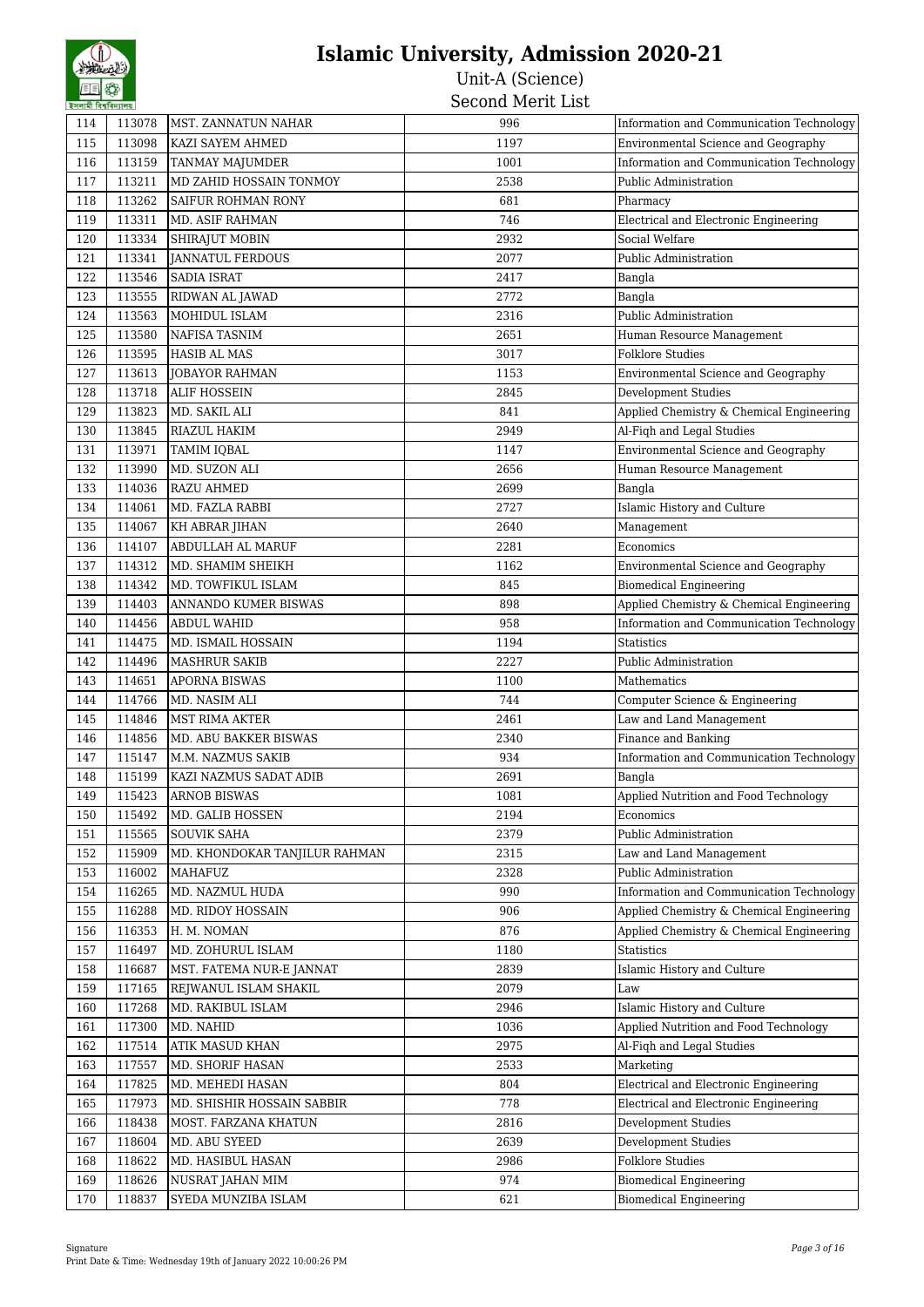| 171 | 118841 | TASFIA JAMAN AHANA         | 925  | <b>Biomedical Engineering</b>              |
|-----|--------|----------------------------|------|--------------------------------------------|
| 172 | 119190 | <b>JARIN THASNIM AHMED</b> | 1060 | Applied Nutrition and Food Technology      |
| 173 | 119245 | ZILY BAISHYA RIMA          | 803  | Biotechnology and Genetic Engineering      |
| 174 | 119411 | <b>SHATABDY PAUL</b>       | 981  | <b>Biomedical Engineering</b>              |
| 175 | 119473 | DIBBO RAJ DEY              | 936  | <b>Biomedical Engineering</b>              |
| 176 | 119544 | KAKOLI RANI RAY KOLI       | 2748 | Bangla                                     |
| 177 | 119706 | MD. ISTIHAD BHUIYAN        | 2284 | Finance and Banking                        |
| 178 | 119997 | MD. RIDWANUR RAHMAN SHUVO  | 723  | Computer Science & Engineering             |
| 179 | 120116 | KOWSHIK MONDAL             | 792  | Electrical and Electronic Engineering      |
| 180 | 120384 | MASUMA JANNAT TAMANNA      | 654  | Pharmacy                                   |
| 181 | 120630 | UBAYDULLAH TAREQ           | 1131 | Environmental Science and Geography        |
| 182 | 120779 | MD. FATTAH AL FAHIM        | 759  | Electrical and Electronic Engineering      |
| 183 | 120787 | A. N. M ZANNAT ANSARY      | 838  | Information and Communication Technology   |
| 184 | 120867 | AL AMIN HOSSAIN            | 895  | Mathematics                                |
| 185 | 121016 | <b>NUSRAT JAHAN</b>        | 1018 | Applied Nutrition and Food Technology      |
| 186 | 121071 | SUMAIYA PARVIN ADRITA      | 2720 | Development Studies                        |
| 187 | 121138 | <b>ANIK SARKAR</b>         | 2846 | <b>Development Studies</b>                 |
| 188 | 121647 | <b>ABDUL BARI TUHIN</b>    | 2317 | Economics                                  |
| 189 | 121783 | <b>TAMIM AHMED</b>         | 813  |                                            |
|     |        | <b>MD. NAZMUR RAFID</b>    |      | Electrical and Electronic Engineering      |
| 190 | 121906 |                            | 2103 | English<br>Computer Science & Engineering  |
| 191 | 121961 | MD EMON CHOWDHURY          | 691  |                                            |
| 192 | 122015 | <b>HABIBUR RAHMAN</b>      | 1190 | Environmental Science and Geography        |
| 193 | 122333 | OMMA HABIBA JOTY           | 2580 | Mass Communication and Journalism          |
| 194 | 122688 | MD JAHIDUL HASAN           | 808  | Biotechnology and Genetic Engineering      |
| 195 | 122956 | SADIA AKTER SHILA          | 2927 | Social Welfare                             |
| 196 | 123255 | SUMAIYA AMIR AFRUJA        | 2372 | Accounting & Information Systems           |
| 197 | 123280 | MOSTAQUE AHMAD SIDDIQI     | 1208 | <b>Statistics</b>                          |
| 198 | 123519 | SHANAZ ALAM PROTTASHA      | 2907 | Development Studies                        |
| 199 | 123555 | <b>NUSRAT JAHAN</b>        | 1106 | Mathematics                                |
| 200 | 123613 | <b>NESSA NABILA</b>        | 2780 | Development Studies                        |
| 201 | 123644 | SUMAYA AFROSE MEGHNA       | 1072 | Environmental Science and Geography        |
| 202 | 123662 | <b>AYESHA KHATUN</b>       | 1076 | <b>Environmental Science and Geography</b> |
| 203 | 123857 | NAHIDA FARZANA             | 1124 | Mathematics                                |
| 204 | 124149 | ANANYA MONDAL OYSHE        | 960  | Applied Nutrition and Food Technology      |
| 205 | 124350 | <b>SOUDA SAMIHA</b>        | 1113 | <b>Statistics</b>                          |
| 206 | 124477 | ANASUYA SARKAR             | 1120 | Mathematics                                |
| 207 | 124544 | MD. KABIRUR RAHMAN         | 1204 | <b>Statistics</b>                          |
| 208 | 124571 | TAHERUNNESA SATHI          | 751  | Biotechnology and Genetic Engineering      |
| 209 | 124622 | TABASSUM NUR               | 625  | Pharmacy                                   |
| 210 | 124677 | SADIYA SHOBNOM             | 972  | <b>Biomedical Engineering</b>              |
| 211 | 124733 | MD. SHARIFUL ISLAM         | 859  | Electrical and Electronic Engineering      |
| 212 | 124867 | MD JAHID HASAN SANTO       | 1037 | Applied Nutrition and Food Technology      |
| 213 | 125004 | <b>SM.ABRAR FAISAL</b>     | 801  | Electrical and Electronic Engineering      |
| 214 | 125109 | SK. MERAZUL ISLAM          | 1212 | <b>Statistics</b>                          |
| 215 | 125186 | K.M.ABDULLAH NAYON         | 884  | Applied Nutrition and Food Technology      |
| 216 | 125218 | MD. SHOHAG SHOWDAGOR       | 599  | Computer Science & Engineering             |
| 217 | 125223 | MD. AL AMIN                | 624  | Biotechnology and Genetic Engineering      |
| 218 | 125480 | NABIL AHAMED CHOWDHURY     | 2641 | Management                                 |
| 219 | 125554 | SYED TANVIR ISLAM          | 699  | Computer Science & Engineering             |
| 220 | 125555 | MD. NAZMUS SAKIB           | 2900 | Islamic History and Culture                |
| 221 | 125593 | SHIMUL KUMAR BISWAS        | 2840 | Development Studies                        |
| 222 | 126168 | MEHJABIN FARIA MEEM        | 3079 | <b>Folklore Studies</b>                    |
| 223 | 126287 | MD. ARAFATUZZAMAN          | 725  | Applied Chemistry & Chemical Engineering   |
| 224 | 126395 | MD. HASSANUL BANNA         | 1020 | Mathematics                                |
| 225 | 126824 | SWADESH HARI               | 2625 | Marketing                                  |
| 226 | 126863 | KAIF MASUD SIAM            | 2393 | Public Administration                      |
| 227 | 127098 | MD SOHELUR RAHMAN          | 942  | Applied Nutrition and Food Technology      |
|     |        |                            |      |                                            |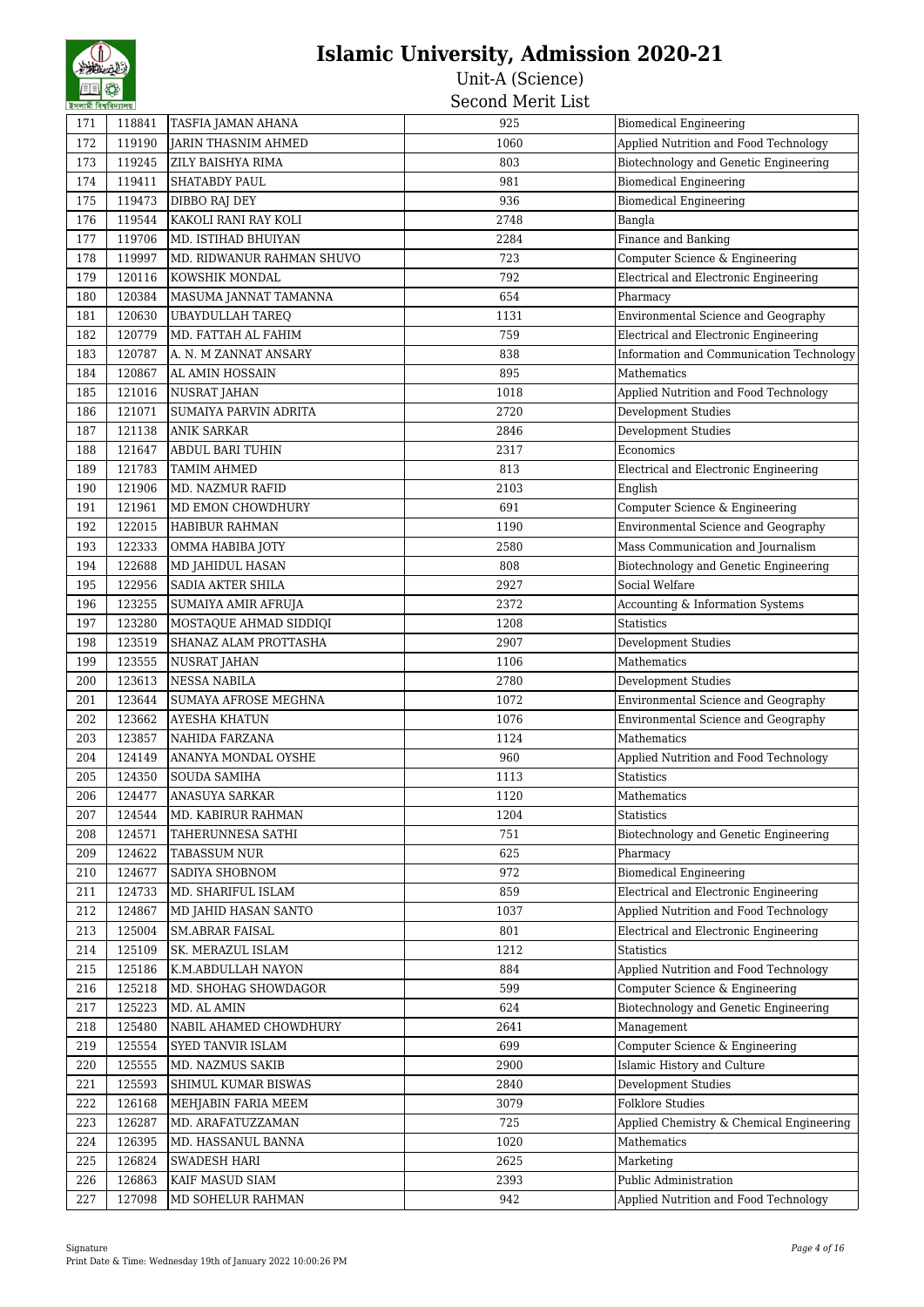| ইসলামা বিশ্ববিদ্যালয় |        |                                                | יניים יודחיות דימות |                                          |
|-----------------------|--------|------------------------------------------------|---------------------|------------------------------------------|
| 228                   | 127168 | MD. GOLAM MOSTAFA                              | 1034                | Applied Nutrition and Food Technology    |
| 229                   | 127265 | DEBDAS ADHAKARY                                | 1027                | Mathematics                              |
| 230                   | 127579 | G.M.NAZMUL HASSAN                              | 815                 | Information and Communication Technology |
| 231                   | 127590 | <b>JUBAER AHMED</b>                            | 1093                | Mathematics                              |
| 232                   | 127796 | MD MUNTASUR BILLAH                             | 2504                | Law and Land Management                  |
| 233                   | 127932 | <b>SUMAYA</b>                                  | 836                 | Electrical and Electronic Engineering    |
| 234                   | 128086 | MST. NURJAHAN KHATUN                           | 3084                | <b>Folklore Studies</b>                  |
| 235                   | 128159 | MD. SAJIB KHAN                                 | 1005                | <b>Biomedical Engineering</b>            |
| 236                   | 128256 | MD. ATIK SHAHRIAR                              | 2384                | Economics                                |
| 237                   | 128357 | PARVES MOSHAROF                                | 2672                | Human Resource Management                |
| 238                   | 128717 | MD. ABU RAYHAN KABIR                           | 666                 | Computer Science & Engineering           |
| 239                   | 129157 | MD. NAYEMUR RAHMAN PATWARY                     | 964                 | Information and Communication Technology |
| 240                   | 129482 | <b>JAHID REHMAN</b>                            | 2200                | Economics                                |
| 241                   | 129687 | SAIF HOSSAIN JIDNI                             | 695                 | Computer Science & Engineering           |
| 242                   | 130349 | FARHANA TASNIM                                 | 820                 | Electrical and Electronic Engineering    |
| 243                   | 131163 | <b>FAHMIDA ASHA</b>                            | 2814                | <b>Development Studies</b>               |
| 244                   | 131272 | <b>SADIA AKTER</b>                             | 2322                | <b>Political Science</b>                 |
| 245                   | 131847 | HASIBUR RAHMAN HASAN                           | 1158                | Statistics                               |
| 246                   | 131895 | MD. MAHMODUL HASAN SHAHED                      | 670                 | Pharmacy                                 |
| 247                   | 131901 | FARDIN HASAN HIMEL                             | 2654                | Social Welfare                           |
| 248                   | 131936 | <b>JAHID HASAN</b>                             | 970                 | <b>Biomedical Engineering</b>            |
| 249                   | 132043 | MD. SAJID HOSSAIN                              | 1143                | <b>Statistics</b>                        |
| 250                   | 132542 | MD.HASIBUL HAQUE                               | 777                 | Biotechnology and Genetic Engineering    |
| 251                   | 132550 | <b>ABDUN NUR TANVIR</b>                        | 593                 | Biotechnology and Genetic Engineering    |
| 252                   | 132585 | <b>RADWON</b>                                  | 910                 | Applied Chemistry & Chemical Engineering |
| 253                   | 132678 | MD. JOBAER AHMAD                               | 980                 | <b>Biomedical Engineering</b>            |
| 254                   | 132712 | SHISHIR HOSSAIN                                | 916                 | Applied Chemistry & Chemical Engineering |
| 255                   | 132797 | MD. SANWER HOSEN SANI                          | 1067                | Mathematics                              |
| 256                   | 132908 | <b>SAIF BIN MAHBUB</b>                         | 3005                | Al-Fiqh and Legal Studies                |
| 257                   | 133014 | <b>ARIFIN HAQUE ABID</b>                       | 989                 | <b>Biomedical Engineering</b>            |
| 258                   | 133052 | <b>JAKIA SULTANA</b>                           | 2834                | Al-Fiqh and Legal Studies                |
| 259                   | 133363 | ABDULLAH HODAN                                 | 3028                | Al-Fiqh and Legal Studies                |
| 260                   | 133446 | KANIZ FATIMA                                   | 658                 | Pharmacy                                 |
| 261                   | 133503 | <b>RIFA TASNIM</b>                             | 2205                | Bangla                                   |
| 262                   | 133551 |                                                | 609                 | Pharmacy                                 |
|                       |        | MARTUZA AKTER MIMI                             |                     |                                          |
| 263                   | 133577 | <b>ARMANY AKTER JARIN</b><br>NISHAT JAHAN SUMI | 1111                | <b>Statistics</b>                        |
| 264                   | 133665 |                                                | 873                 | Information and Communication Technology |
| 265                   | 133711 | MOST. PARUL AKTER                              | 2947                | Social Welfare                           |
| 266                   | 133797 | JEBA RIJWANA TASNIM                            | 2518                | Political Science                        |
| 267                   | 133825 | MST. ZAKIYA SULTANA                            | 885                 | Applied Chemistry & Chemical Engineering |
| 268                   | 134054 | JOTHY DEVNATH                                  | 2368                | Human Resource Management                |
| 269                   | 134357 | <b>ISRAT JAHAN</b>                             | 2979                | <b>Folklore Studies</b>                  |
| 270                   | 134618 | NUJHAT BAJMI                                   | 935                 | <b>Biomedical Engineering</b>            |
| 271                   | 134642 | MST. TASKEYA TABASSUM                          | 1823                | Finance and Banking                      |
| 272                   | 134665 | MST. FAIRUZ LUBNA MOHIMA                       | 2418                | Public Administration                    |
| 273                   | 134681 | AFIA FARZANA                                   | 1026                | Mathematics                              |
| 274                   | 134803 | RUMANA AKTER                                   | 1160                | Statistics                               |
| 275                   | 134896 | <b>SUROVI RANI ROY</b>                         | 875                 | Information and Communication Technology |
| 276                   | 135116 | MD. RAFI UL HAQUE                              | 2351                | Economics                                |
| 277                   | 135123 | MST. UMME HABIBA LIZA                          | 1191                | Environmental Science and Geography      |
| 278                   | 135125 | MOST. KASHMERI JANNAT                          | 789                 | Applied Nutrition and Food Technology    |
| 279                   | 135291 | MD. SHERAT AL MOSTAKIM                         | 1056                | Applied Nutrition and Food Technology    |
| 280                   | 135607 | MD. AHOSAN HABIB                               | 1126                | Environmental Science and Geography      |
| 281                   | 135645 | MD. FAHIM MORSHED                              | 2147                | Law                                      |
| 282                   | 135736 | MOST. JHORNA AKTER                             | 605                 | Computer Science & Engineering           |
| 283                   | 135855 | MD. JAMINUL ISLAM                              | 2302                | Political Science                        |
| 284                   | 135961 | MST. ROMANA AKTER                              | 1079                | Mathematics                              |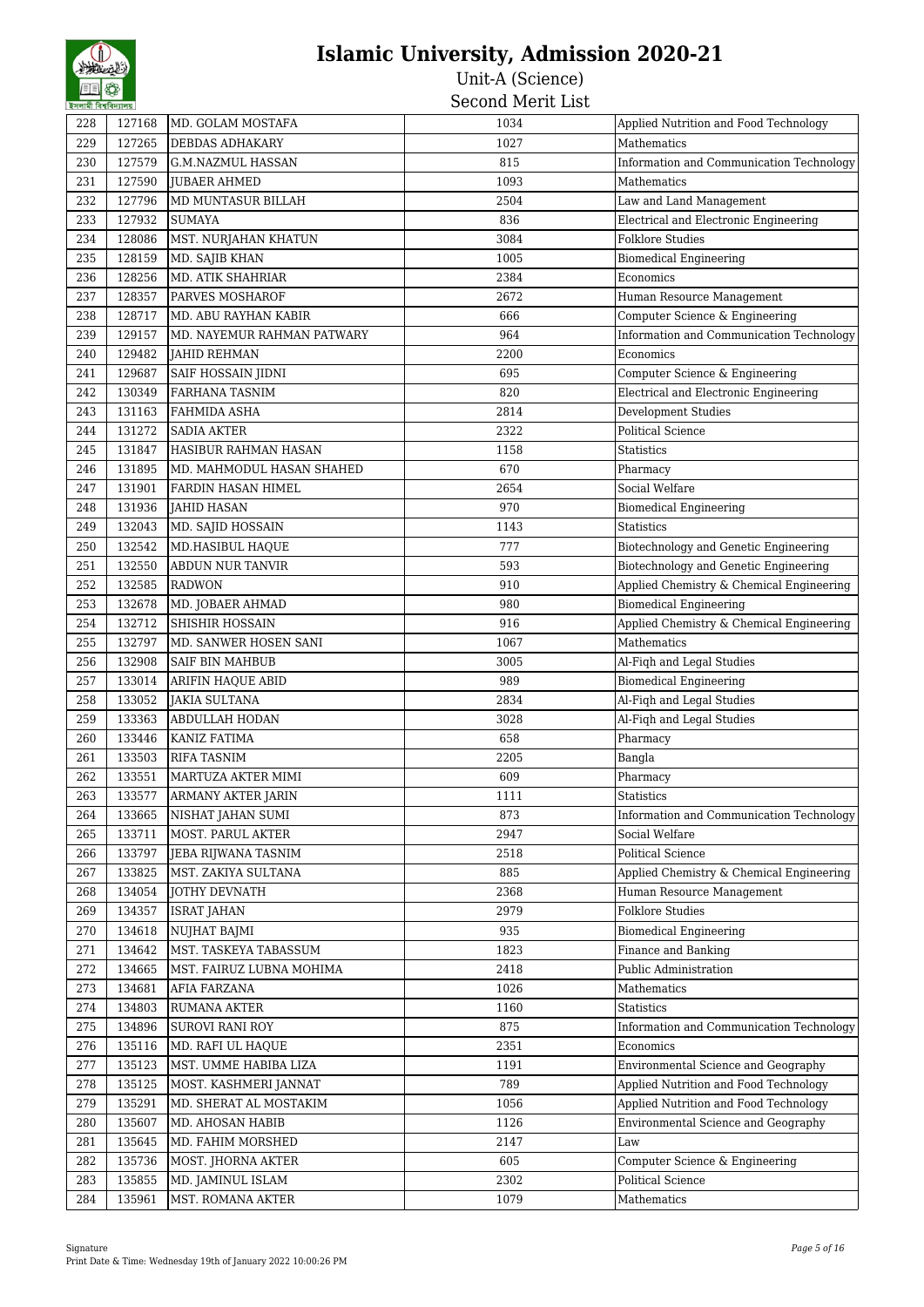| 5441411441441 |        |                             |      |                                          |
|---------------|--------|-----------------------------|------|------------------------------------------|
| 285           | 136223 | MD. MEHEDI HASAN            | 830  | Electrical and Electronic Engineering    |
| 286           | 136302 | MD. FOZLE RABBI             | 2425 | Economics                                |
| 287           | 136477 | <b>NISAN RAY</b>            | 2698 | Development Studies                      |
| 288           | 136504 | MD. MOFAJJAL ISLAM          | 769  | Biotechnology and Genetic Engineering    |
| 289           | 136591 | MD. TAUFIQ BISWAS           | 2419 | Economics                                |
| 290           | 136606 | MD. MAHMUDUL HASHAN RAKIB   | 2746 | Human Resource Management                |
| 291           | 136688 | AL-MASUM HOSSAIN            | 677  | Pharmacy                                 |
| 292           | 136775 | JANNATUL MAOA RUBY          | 2893 | <b>Development Studies</b>               |
| 293           | 136826 | MOST. AFRINA PARVIN BRISTI  | 1019 | Applied Nutrition and Food Technology    |
| 294           | 137111 | FAHMIDA AKTER TANIA         | 2697 | Al-Fiqh and Legal Studies                |
| 295           | 137152 | MD. SAJIBUR RAHMAN SHAKIB   | 2282 | <b>Political Science</b>                 |
| 296           | 137222 | FARIA TASRIN SRABONI        | 2581 | Mass Communication and Journalism        |
| 297           | 137435 | MD. MORSALIN                | 962  | Information and Communication Technology |
| 298           | 137474 | MD. ABU RAIHAN              | 1098 | Environmental Science and Geography      |
| 299           | 137673 | MST. ISMOTARA AKTER         | 1193 | Environmental Science and Geography      |
| 300           | 137893 | MD. SHOFEOUL ISLAM          | 784  | Electrical and Electronic Engineering    |
| 301           | 138057 | MD. ASADUJJAMAN             | 686  | Computer Science & Engineering           |
| 302           | 138241 | MD. MAMUN ALI               | 2573 | <b>Political Science</b>                 |
| 303           | 138283 | MD. ABDUR RAHMAN SHAKIL     | 920  | Mathematics                              |
| 304           | 138320 | MST. MARIA JAHAN            | 2450 | Public Administration                    |
| 305           | 138541 | <b>SHUVO ROY</b>            | 1186 | <b>Statistics</b>                        |
| 306           | 138675 | MD. ABU SAYEED              | 741  | Applied Chemistry & Chemical Engineering |
| 307           | 138816 | MD. LITON ALI               | 2432 | <b>Political Science</b>                 |
| 308           | 138885 | ODAIB SHAHRIAR LAMIM        | 1010 | Information and Communication Technology |
| 309           | 138921 | MD. MEHEDI HASAN NOBEL      | 900  | Applied Chemistry & Chemical Engineering |
| 310           | 138981 | <b>JAHANUR RAHMAN</b>       | 2576 | <b>Political Science</b>                 |
| 311           | 139267 | MD. NAHFIZ AHMED            | 1159 | Environmental Science and Geography      |
| 312           | 139462 | <b>IBNUS NAHIYAN SAMIT</b>  | 606  | Computer Science & Engineering           |
| 313           | 139497 | MD. SIRAJUS SALEKIN SAMI    | 622  | Computer Science & Engineering           |
| 314           | 139504 | MD. AL-MAHMUD HOSSAIN MURAD | 1118 | Environmental Science and Geography      |
| 315           | 139508 | MD. SHIHAB AL FUAD          | 2919 | Islamic History and Culture              |
| 316           | 139646 | <b>FUAD HASAN</b>           | 598  | Computer Science & Engineering           |
| 317           | 139683 | MD. ABU SYED                | 2201 | Economics                                |
| 318           | 139720 | SABBIR AHAMMED ASHRAFI      | 2624 | Bangla                                   |
| 319           | 139851 | MD. MOSTAFIZUR RAHMAN       | 597  | Pharmacy                                 |
| 320           | 139896 | SHAHIDULLAH KAISAR          | 928  | Information and Communication Technology |
| 321           | 139929 | HABIBUR RAHMAN              | 2928 | Social Welfare                           |
| 322           | 139980 | SHAMOL KUMAR ROY            | 657  | Computer Science & Engineering           |
| 323           | 140094 | SIYED MD. SHAHID MARUF      | 1188 | Environmental Science and Geography      |
| 324           | 140196 | MD. NUR-A-ALAHI NAHID       | 2970 | Al-Fiqh and Legal Studies                |
| 325           | 140615 | SHOHANA AKTER               | 2658 | Human Resource Management                |
| 326           | 140730 | SANJIDA ISLAM               | 2295 | Accounting & Information Systems         |
| 327           | 140849 | <b>SAMIA TASNIM SIMI</b>    | 661  | Pharmacy                                 |
| 328           | 141077 | MST. AYSHA ALAM ASHA        | 2294 | Economics                                |
| 329           | 141186 | MST. SUMAIYA KHATUN         | 850  | Applied Chemistry & Chemical Engineering |
| 330           | 141221 | NADIRA ISLAM                | 3006 | Al-Figh and Legal Studies                |
| 331           | 141238 | HUMAIRA TASNIM HIYA         | 2815 | Development Studies                      |
| 332           | 141694 | FATEMA TUZ JAHURA           | 2968 | <b>Folklore Studies</b>                  |
| 333           | 142360 | MD. RAFI AHMED USSHAS       | 2162 | Finance and Banking                      |
| 334           | 142422 | MD. MAMUN                   | 952  | Information and Communication Technology |
| 335           | 142509 | SOUMIK HASAN TARAFDER       | 907  | Information and Communication Technology |
| 336           | 142693 | SHAHTA ABDULLAH ANGAN       | 2675 | Tourism and Hospitality Management       |
| 337           | 142784 | MD. SHAHIN HOSEN            | 2521 | Law and Land Management                  |
| 338           | 142795 | MD. SHAHIN HOSSAIN          | 602  | Pharmacy                                 |
| 339           | 142858 | RAHMAT ULLAH NAYON          | 1117 | Statistics                               |
| 340           | 142957 | TAHMID HASAN                | 1217 | Statistics                               |
| 341           | 143051 | ASIR INTISAR BHUIYAN RIFAT  | 743  | Computer Science & Engineering           |
|               |        |                             |      |                                          |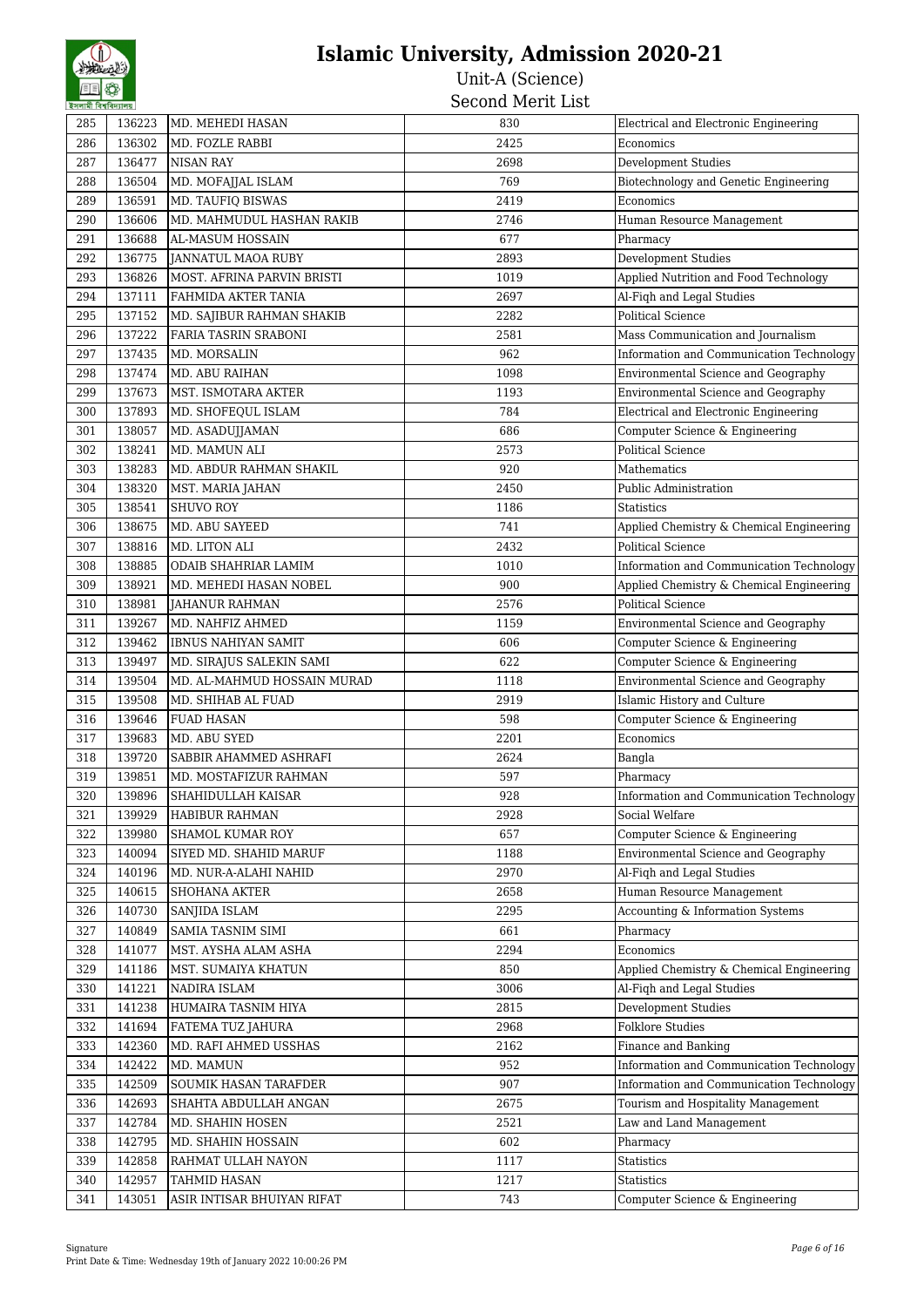| 342        | 143185           | <b>IMRAN HOSSEN</b>                        | 2865         | Development Studies                                                |
|------------|------------------|--------------------------------------------|--------------|--------------------------------------------------------------------|
| 343        | 143275           | <b>SUMON SUTRADHAR</b>                     | 2783         | Tourism and Hospitality Management                                 |
| 344        | 143408           | <b>MONIR KHAN</b>                          | 644          | Computer Science & Engineering                                     |
| 345        | 143592           | <b>SAGOR SARKAR</b>                        | 1182         | <b>Statistics</b>                                                  |
| 346        | 143594           | MD. MIJANUR RAHMAN SWADHIN                 | 2214         | Law and Land Management                                            |
| 347        | 143753           | <b>NURALAM</b>                             | 834          | Biotechnology and Genetic Engineering                              |
| 348        | 143757           | MAHMUDUL HASAN                             | 2314         | Public Administration                                              |
| 349        | 143771           | MD. SHAKIL MIA                             | 787          | Biotechnology and Genetic Engineering                              |
| 350        | 143870           | <b>RITO AKTER</b>                          | 2307         | Bangla                                                             |
| 351        | 143947           | MD. MILON MIAH                             | 2116         | Law                                                                |
| 352        | 144035           | MD. RASHIDUL ISLAM                         | 1132         | Mathematics                                                        |
| 353        | 144218           | MD. MAMUN MIA                              | 631          | Pharmacy                                                           |
| 354        | 144225           | <b>MST. AKHY AFRIN</b>                     | 2818         | Islamic History and Culture                                        |
| 355        | 144792           | MD. ZIKRUL BARI TOMAL                      | 863          | Information and Communication Technology                           |
| 356        | 144919           | AZIB AHAMMED RUDRO                         | 641          | Pharmacy                                                           |
| 357        | 145367           | MUHSIN BILLAH                              | 948          | Applied Nutrition and Food Technology                              |
| 358        | 145868           | MD. SABBIR HOSSAIN SHAMIM                  | 2164         | Law                                                                |
| 359        | 145915           | MD. ANAMUL HASAN                           | 2774         | Bangla                                                             |
| 360        | 145998           | ADIYATUT JANNAT                            | 894          | Information and Communication Technology                           |
| 361        | 146093           | MEHERUN ALAM ARTHY                         | 2188         | Law and Land Management                                            |
| 362        | 146265           | <b>JAKIA KHANDHOKER MITU</b>               | 1782         | Accounting & Information Systems                                   |
| 363        | 146405           | MD. MAHMUDUL HASAN SUMON                   | 2872         | Islamic History and Culture                                        |
| 364        | 146472           | MST. KARIMA AKTER SHIMA                    | 2645         | Management                                                         |
| 365        | 146781           | MD. SAFAYET HOSSAIN                        | 2531         | Accounting & Information Systems                                   |
| 366        | 146826           | AHAD HOSSAIN NIBIR                         | 853          | Electrical and Electronic Engineering                              |
| 367        | 146829           | MANOBESH ROY TANMOY                        | 2713         | Bangla                                                             |
|            |                  |                                            |              | Applied Nutrition and Food Technology                              |
| 368        | 146847           | MD. SHAHADAT HOSSAIN                       | 844          |                                                                    |
| 369        | 146935           | MD. ARIFUL ISLAM SAYAD                     | 1116         | Environmental Science and Geography<br>Mathematics                 |
| 370<br>371 | 147018<br>147076 | MD. KHAIRUL ISLAM<br><b>LAM ISLAM PIAS</b> | 1088<br>1091 | <b>Statistics</b>                                                  |
| 372        | 147214           | AL-AMIN SHEIKH                             | 1031         | Applied Nutrition and Food Technology                              |
| 373        | 147281           | MD. ABDUR RAZZAK                           | 2733         |                                                                    |
| 374        | 147388           | MST. SIFAT BINTE ISLAM                     | 2710         | Bangla<br>Bangla                                                   |
| 375        | 147433           |                                            | 2569         | <b>Political Science</b>                                           |
| 376        | 147512           | MD. RASEL MIA<br>MD. RAFIUL ISLAM          | 1149         |                                                                    |
| 377        | 147513           |                                            | 2223         | Environmental Science and Geography<br>Islamic History and Culture |
| 378        | 147649           | SHAHRIAR RATUL<br>MD. SHAMIUL HOSSAN       | 2719         | Bangla                                                             |
| 379        | 147826           | <b>SOUMIK SARKER</b>                       | 2653         | Management                                                         |
|            | 147830           | <b>AKASH HOSSAIN</b>                       | 2597         | Islamic History and Culture                                        |
| 380<br>381 | 147883           | MD JULKAR NAYEEN MAHFUZ                    | 818          | Biotechnology and Genetic Engineering                              |
| 382        | 147930           | MD. RAKIB HOSSAIN                          | 1097         | Environmental Science and Geography                                |
| 383        | 148109           |                                            | 2451         | Economics                                                          |
| 384        | 148262           | FAIRUZA SULTANA<br>MD. MOSHIUR RAHMAN      | 1011         | <b>Biomedical Engineering</b>                                      |
| 385        | 148310           |                                            | 2185         | Economics                                                          |
| 386        | 148370           | MUSTAKIM BILLAH SUJON                      | 2708         | Human Resource Management                                          |
| 387        | 148531           | HASIBUL HASAN SHANTO                       | 2094         | Economics                                                          |
|            |                  | MD. ROKONUZZAMAN                           |              | Law and Land Management                                            |
| 388<br>389 | 148690<br>148841 | MD. SHAHINUR RAHMAN                        | 2465<br>3012 | Al-Fiqh and Legal Studies                                          |
|            |                  | ANIKA TABASSUM SUSMOY                      |              |                                                                    |
| 390        | 149021           | MOSA. TAHIRA AKTERI ANEE                   | 861          | <b>Biomedical Engineering</b>                                      |
| 391        | 149047           | NISHAT JAHAN                               | 2546         | Bangla                                                             |
| 392        | 149594           | ABU JAFOR MUHAMMAD SALEH                   | 2679         | Social Welfare                                                     |
| 393        | 149629           | SABBIR AHAMED RAFI                         | 811          | Electrical and Electronic Engineering                              |
| 394        | 150573           | MD. NAIMUR RAHMAN                          | 794          | Applied Chemistry & Chemical Engineering                           |
| 395        | 150952           | K. M. FAZLAY RABBI                         | 2559         | Mass Communication and Journalism                                  |
| 396        | 150959           | TALAT MAHMUD OYSHIK                        | 1003         | <b>Biomedical Engineering</b>                                      |
| 397        | 151146           | MASUM BILLAH                               | 809          | Applied Chemistry & Chemical Engineering                           |
| 398        | 151218           | MD. NAZRUL ISLAM                           | 1179         | Environmental Science and Geography                                |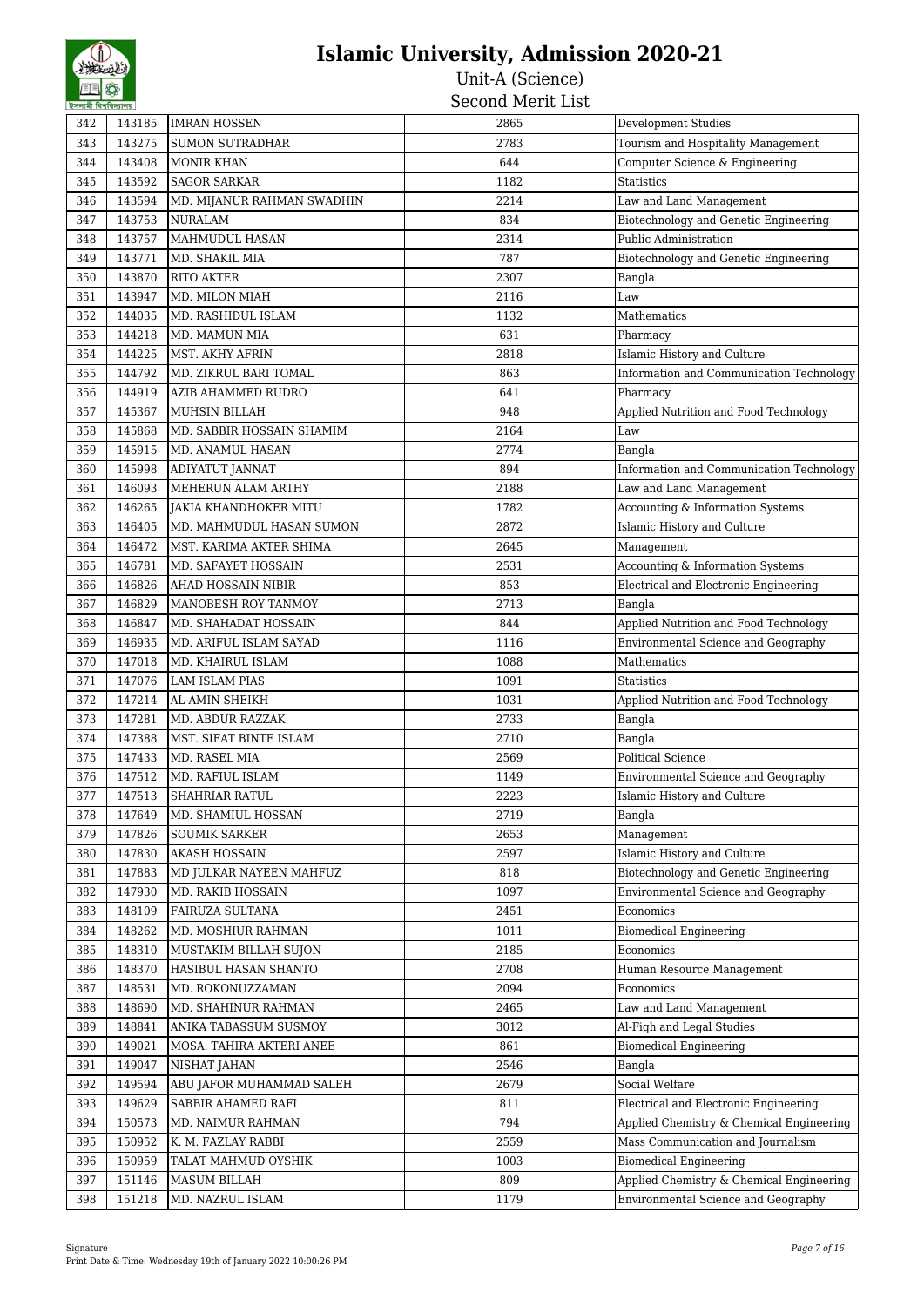| 5441411441441 |                  | MD. MUHIT KHAN            |            |                                                                                   |
|---------------|------------------|---------------------------|------------|-----------------------------------------------------------------------------------|
| 399<br>400    | 151243<br>151618 |                           | 903<br>797 | Applied Chemistry & Chemical Engineering<br>Biotechnology and Genetic Engineering |
|               |                  | MD. FAISAL MOJUMDER RIFAT |            |                                                                                   |
| 401           | 151727           | YAQUB HOSSEN              | 1209       | <b>Statistics</b>                                                                 |
| 402           | 151904           | SIFAT - E - TASMIM OYSHEE | 2735       | Development Studies                                                               |
| 403           | 151949           | MD. SHAMIM HOSSAIN        | 2288       | Economics                                                                         |
| 404           | 152009           | MD. ARIFUL ISLAM          | 848        | <b>Biomedical Engineering</b>                                                     |
| 405           | 152143           | MD. SHARIFUL ISLAM        | 2457       | Islamic History and Culture                                                       |
| 406           | 152333           | ABDUL AZIZ                | 2189       | English                                                                           |
| 407           | 152424           | RAIHAN AHMED              | 1029       | Applied Nutrition and Food Technology                                             |
| 408           | 153062           | SHAHINOOR HAQUE SUCHE     | 2929       | Social Welfare                                                                    |
| 409           | 153091           | <b>NAIMA ALAM</b>         | 2542       | <b>Public Administration</b>                                                      |
| 410           | 153109           | <b>SUMAIYA REZA</b>       | 955        | Applied Nutrition and Food Technology                                             |
| 411           | 153269           | <b>JAKIA SULTANA</b>      | 2817       | Islamic History and Culture                                                       |
| 412           | 153341           | MIFTAHUL JANNAT MIFTA     | 669        | Biotechnology and Genetic Engineering                                             |
| 413           | 153408           | <b>FARIHA FERDOUS</b>     | 1169       | Mathematics                                                                       |
| 414           | 153528           | KABERI CHAKI              | 2799       | Tourism and Hospitality Management                                                |
| 415           | 153529           | MOSAMMAD MUNIRA KHANAM    | 665        | Pharmacy                                                                          |
| 416           | 153675           | NADIRA ANJUM SUCHI        | 1138       | Environmental Science and Geography                                               |
| 417           | 153760           | FARIA AMIN NISHUTI        | 781        | Biotechnology and Genetic Engineering                                             |
| 418           | 154069           | ARIFA AZAD ANAMIKA        | 2820       | Development Studies                                                               |
| 419           | 154254           | MST. AFIA BUSHRA ESHA     | 852        | Applied Chemistry & Chemical Engineering                                          |
| 420           | 154594           | SARAH MASRURA MUMU        | 2371       | Economics                                                                         |
| 421           | 154632           | <b>FARIA NOWSHIN</b>      | 999        | <b>Biomedical Engineering</b>                                                     |
| 422           | 154734           | KHANDAKER SAKIRA AFRIN    | 2187       | Economics                                                                         |
| 423           | 155485           | MST. NAZNIN ISLAM NADIA   | 1087       | Environmental Science and Geography                                               |
| 424           | 155664           | <b>SHARMIN AKTER</b>      | 3049       | Al-Fiqh and Legal Studies                                                         |
| 425           | 156098           | ASGARI FATEMA RINKY HENA  | 710        | Computer Science & Engineering                                                    |
| 426           | 157255           | SHATABDI ROY NODI         | 2628       | Management                                                                        |
| 427           | 157324           | MD. MASHHOOR UR RAHMAN    | 1141       | <b>Statistics</b>                                                                 |
|               |                  |                           | 949        |                                                                                   |
| 428           | 157898           | SAHARA KHATUN MUNNI       |            | <b>Biomedical Engineering</b>                                                     |
| 429           | 158209           | KARINA SHAKER             | 969        | <b>Biomedical Engineering</b>                                                     |
| 430           | 158577           | MD. ABDULLA AL HASAN      | 810        | Biotechnology and Genetic Engineering                                             |
| 431           | 158578           | <b>SAKIB HASAN PRANTO</b> | 2272       | Law and Land Management                                                           |
| 432           | 158707           | MOHAMMED NAIMUL HOQUE     | 918        | Applied Chemistry & Chemical Engineering                                          |
| 433           | 158779           | MD. SHARIFULLAH MAJUMDER  | 957        | <b>Biomedical Engineering</b>                                                     |
| 434           | 158923           | SAHIDUL ISLAM             | 927        | <b>Biomedical Engineering</b>                                                     |
| 435           | 159060           | MD. NAYEM UDDIN ARMAN     | 983        | <b>Biomedical Engineering</b>                                                     |
| 436           | 159477           | MD. HOSSIN                | 897        | Information and Communication Technology                                          |
| 437           | 159665           | MAHMUDA AFROZE SAMIA      | 773        | <b>Biomedical Engineering</b>                                                     |
| 438           | 159705           | MUJAHIDUL ISLAM SAJJAD    | 2704       | Bangla                                                                            |
| 439           | 160082           | <b>OSMAN GONI</b>         | 1016       | Applied Nutrition and Food Technology                                             |
| 440           | 160774           | MD. JUBAIR BIN FARUQUE    | 2885       | Development Studies                                                               |
| 441           | 160814           | M.M. MEHEDI HASAN         | 824        | Mathematics                                                                       |
| 442           | 160971           | MD. JAHEDUL ISLAM         | 1080       | Mathematics                                                                       |
| 443           | 161020           | TAFHIMUL ADIB             | 607        | Computer Science & Engineering                                                    |
| 444           | 161286           | MD. ASADUZZAMAN BAKUL     | 2088       | Law                                                                               |
| 445           | 161305           | ASHRAFUZZAMAN TUTUL       | 931        | <b>Biomedical Engineering</b>                                                     |
| 446           | 161650           | <b>JOY DEV DAS</b>        | 1069       | Applied Nutrition and Food Technology                                             |
| 447           | 161802           | AJMAIN ULFAT SAFI         | 2184       | Al-Fiqh and Legal Studies                                                         |
| 448           | 162351           | ANIKA ISHRAT              | 2584       | Human Resource Management                                                         |
| 449           | 162536           | TABASSUM MEHANAJ          | 2224       | Economics                                                                         |
| 450           | 162749           | SARBAJIT DEBNATH SATU     | 2589       | Marketing                                                                         |
| 451           | 163163           | FARZANA AKTER NISHAT      | 915        | Information and Communication Technology                                          |
| 452           | 163272           | MD. EFAZ IBNA MAMUN       | 1017       | Mathematics                                                                       |
| 453           | 163671           | FIROZAHAN                 | 1032       | Applied Nutrition and Food Technology                                             |
| 454           | 163778           | <b>RIAZ UDDIN</b>         | 888        | Applied Chemistry & Chemical Engineering                                          |
|               |                  |                           |            |                                                                                   |
| 455           | 163889           | MEHEDI HASAN              | 2313       | Law and Land Management                                                           |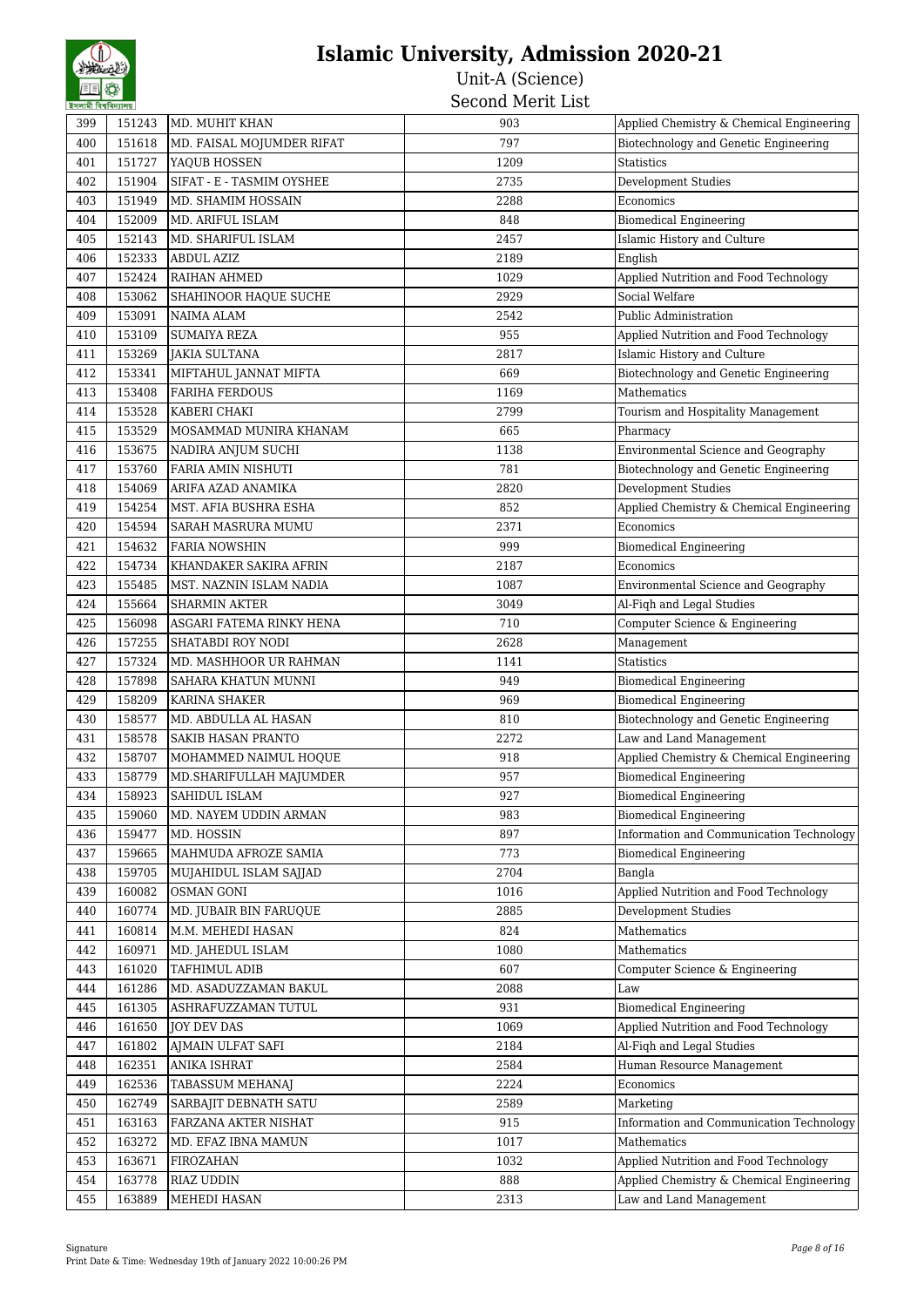| হসলামা বিশ্বাবদ্যালয় |                  |                                          |      |                                          |
|-----------------------|------------------|------------------------------------------|------|------------------------------------------|
| 456                   | 163994           | MOST. AFROJA TASLIMA                     | 2548 | Management                               |
| 457                   | 164141           | NAFISA ULFAT TITHI                       | 2925 | Social Welfare                           |
| 458                   | 164167           | MST. KHADIJA EASMIN                      | 612  | Pharmacy                                 |
| 459                   | 164173           | MEHNAZ TABASSUM                          | 1145 | Environmental Science and Geography      |
| 460                   | 164195           | JANNATUL MAISHA                          | 3009 | Al-Fiqh and Legal Studies                |
| 461                   | 164196           | MST. ABIDA SULTANA                       | 2682 | <b>Development Studies</b>               |
| 462                   | 164243           | MITHILA FARJANA                          | 971  | <b>Biomedical Engineering</b>            |
| 463                   | 164272           | MOU SARKAR ANANNA                        | 2262 | Law and Land Management                  |
| 464                   | 164333           | SANZIDA ZAHIN KHAN                       | 994  | <b>Biomedical Engineering</b>            |
| 465                   | 164346           | MOST. MASURA AKTER DIBA                  | 1142 | Environmental Science and Geography      |
| 466                   | 164482           | MST. NILIMA AKHTER RATRI                 | 3060 | <b>Folklore Studies</b>                  |
| 467                   | 164497           | TASNIMA REAZ                             | 1046 | Applied Nutrition and Food Technology    |
| 468                   | 164556           | MST. JANNATUL FERDOUS                    | 749  | Electrical and Electronic Engineering    |
| 469                   | 164782           | MST. RABEYA BUSHRA                       | 795  | Electrical and Electronic Engineering    |
| 470                   | 164822           | MST. RUMMANUL JANNAT CHOWDHURY           | 2081 | Mass Communication and Journalism        |
| 471                   | 164833           | MST. ANIKA IBNATH DINA                   | 2413 | Law and Land Management                  |
| 472                   | 164860           | MST. FARHANA ALAM                        | 3073 | <b>Folklore Studies</b>                  |
| 473                   | 165060           | SADIA ISLAM                              | 878  | Applied Chemistry & Chemical Engineering |
| 474                   | 165061           | SABRINA MOMO TARIN KONOK                 | 712  | Biotechnology and Genetic Engineering    |
| 475                   | 165253           | MOST. TAPSIA KHATUN                      | 601  | Biotechnology and Genetic Engineering    |
| 476                   | 165373           | <b>ISRAT JAHAN EMA</b>                   | 1071 | Mathematics                              |
| 477                   | 165702           | <b>MALIHA MOHOL MITU</b>                 | 650  | Biotechnology and Genetic Engineering    |
| 478                   | 165810           | <b>MST. KAMONA AKTER</b>                 | 3045 | Al-Fiqh and Legal Studies                |
| 479                   | 165901           | <b>SHAAN SADIA</b>                       | 1082 | Applied Nutrition and Food Technology    |
| 480                   | 166022           | MOST. AYESHA SIDDICA BONNA               | 1074 | Applied Nutrition and Food Technology    |
| 481                   | 166527           | MST. MEHERUN NESA                        | 770  | Biomedical Engineering                   |
| 482                   | 166704           | PRANTO KUMER PRAMANIK                    | 868  | <b>Biomedical Engineering</b>            |
| 483                   | 166740           | MD. RAFI UL HASAN                        | 3047 | <b>Folklore Studies</b>                  |
| 484                   | 166892           | MD. TANVIR SHAHRIAR                      | 938  | Statistics                               |
| 485                   | 166965           | MD. ABU SAYEM                            | 2768 | Tourism and Hospitality Management       |
| 486                   | 167035           | MST. SABNUR RAHMAN SHATHI                | 889  | <b>Biomedical Engineering</b>            |
| 487                   | 167297           | TAOSHIFA NAZNIN TOMA                     | 2557 | Public Administration                    |
| 488                   | 167318           | <b>BIBI MARIAM</b>                       | 2321 | Law and Land Management                  |
| 489                   | 167418           | MST. SUMS JAFRIN DISHA                   | 2407 | Management                               |
| 490                   | 167676           | ALI AZIM MD ABRAR                        | 2416 | Public Administration                    |
| 491                   | 167694           | MD. SABBIR AHMED                         | 768  | Biotechnology and Genetic Engineering    |
| 492                   | 167937           | MD. ABDULLAH AL ZOBAYER                  | 1121 | Environmental Science and Geography      |
| 493                   | 168081           | ERIN SULTANA EMMI                        | 2549 | <b>Political Science</b>                 |
| 494                   | 168826           | MD. SERATUL MUSTAKIN                     | 1035 | Environmental Science and Geography      |
| 495                   | 169109           | MD. SHARIAR MAHMUD SOYKOT                | 629  | Pharmacy                                 |
| 496                   | 169120           | MD. SAKIB KHAN HRIDOY                    | 628  | Pharmacy                                 |
| 497                   | 169127           | MD. RAYHAN HOSSAIN                       | 975  | Applied Nutrition and Food Technology    |
| 498                   | 169199           | MST. JANNATUL FERDOUS                    | 2476 | Economics                                |
| 499                   | 169304           | MD. ASADUJJAMAN                          | 1068 | <b>Statistics</b>                        |
| 500                   | 169310           | MT. NOWSHIN ZAHAN NIJHUM                 | 2838 | Development Studies                      |
| 501                   | 169372           | MD. TAWHID AHMED                         | 874  | Applied Chemistry & Chemical Engineering |
| 502                   | 169469           | MD. SADIK MAHMUD RAIHAN                  | 604  | Information and Communication Technology |
|                       |                  |                                          | 1025 | Mathematics                              |
| 503<br>504            | 169497<br>169521 | MOST. HAFSA AKTER                        | 2166 |                                          |
| 505                   |                  | MD. MEHEDI HASAN<br>MST. NUR NAHAR MUNNI | 1137 | Law                                      |
|                       | 169553           |                                          |      | Environmental Science and Geography      |
| 506                   | 169695           | SHAHED ALI                               | 2965 | <b>Folklore Studies</b>                  |
| 507                   | 169884           | MD. SHIHAB MOBBASHIR                     | 2652 | Management                               |
| 508                   | 170108           | <b>HAPPY BISWAS</b>                      | 2643 | <b>Political Science</b>                 |
| 509                   | 170115           | TAJNIN TAMANNA                           | 747  | Electrical and Electronic Engineering    |
| 510                   | 170171           | AFIA FAHMIDA                             | 656  | Computer Science & Engineering           |
| 511                   | 170317           | SHEIKH AYMAN AHMAD                       | 653  | Biotechnology and Genetic Engineering    |
| 512                   | 170320           | SHUVO DIP ROY                            | 1128 | Mathematics                              |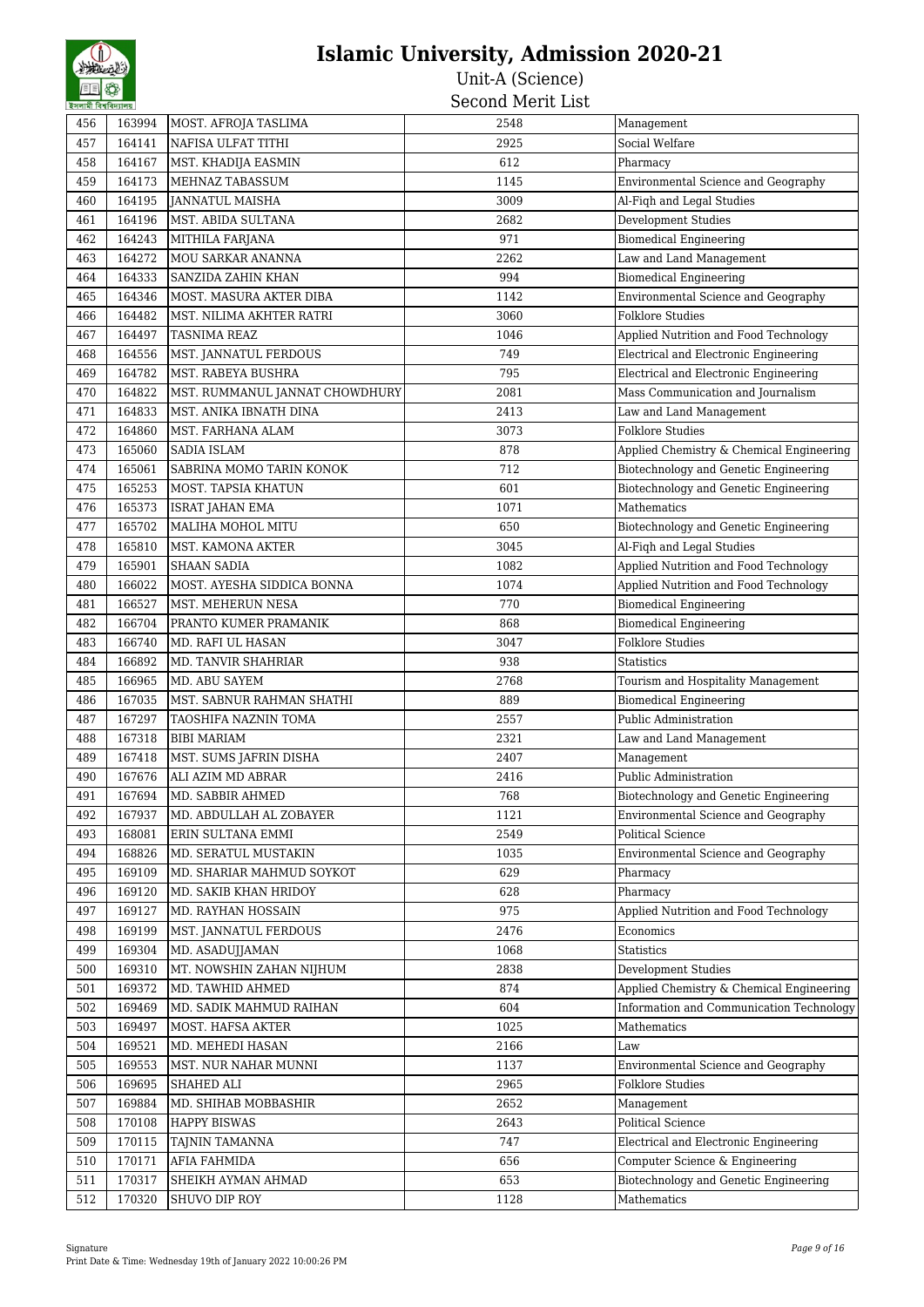| হসলামা বিশ্বাবদ্যালয় |        |                          |      |                                          |
|-----------------------|--------|--------------------------|------|------------------------------------------|
| 513                   | 170326 | MD. TANVIR AHMED AKASH   | 1049 | Environmental Science and Geography      |
| 514                   | 170357 | PRINCE SHIL              | 798  | Electrical and Electronic Engineering    |
| 515                   | 170477 | MD ZIHAD MOLLA           | 754  | Electrical and Electronic Engineering    |
| 516                   | 170484 | MD. NAEEM HOSSAION       | 771  | Biotechnology and Genetic Engineering    |
| 517                   | 170708 | NAYEEF MOHAMMAD HASHIB   | 1148 | Environmental Science and Geography      |
| 518                   | 170782 | PROSENJIT SAHA           | 1077 | Environmental Science and Geography      |
| 519                   | 170809 | <b>RAJESH BISWAS</b>     | 905  | Applied Chemistry & Chemical Engineering |
| 520                   | 171142 | MD. MEHEDHI HASAN SHAJOL | 3082 | <b>Folklore Studies</b>                  |
| 521                   | 171346 | MD. SAZIDUL ISLAM        | 796  | Information and Communication Technology |
| 522                   | 171579 | <b>SABBIR AHMED</b>      | 826  | Biotechnology and Genetic Engineering    |
| 523                   | 171674 | NUSRAT JAHAN LIZA        | 760  | Applied Chemistry & Chemical Engineering |
| 524                   | 171743 | MD. RAIHANUL HAQUE       | 2910 | Social Welfare                           |
| 525                   | 171819 | MD. ZAHIDUL HASSAN       | 708  | Information and Communication Technology |
| 526                   | 171996 | ISHRAT JAHAN MIM         | 902  | Applied Chemistry & Chemical Engineering |
| 527                   | 172037 | MD. HAFEEZ HOSSAIN       | 693  | Computer Science & Engineering           |
| 528                   | 172450 | S. M. SHAKIL AHMED       | 2871 | Development Studies                      |
| 529                   | 172653 | MINHAJ ALI               | 1105 | Mathematics                              |
| 530                   | 172661 | MD. RASHED               | 899  | Information and Communication Technology |
| 531                   | 172830 | <b>SAGOR KUMAR SAHA</b>  | 1041 | Applied Nutrition and Food Technology    |
| 532                   | 173079 | MD. MOSTAKIN PK          | 790  | Biotechnology and Genetic Engineering    |
| 533                   | 173266 | AL MAMON TUHIN           | 851  | Information and Communication Technology |
| 534                   | 173405 | MD. SHISHU FAYSAL        | 1201 | <b>Statistics</b>                        |
| 535                   | 173412 | <b>AL AMIN</b>           | 1044 | Mathematics                              |
| 536                   | 173582 | MST. ANNIRA AFROSE ANU   | 2977 | <b>Folklore Studies</b>                  |
| 537                   | 173720 | MD. ABIR HASAN           | 2951 | Al-Fiqh and Legal Studies                |
| 538                   | 173728 | <b>SHAKIB HASAN</b>      | 706  | Applied Chemistry & Chemical Engineering |
| 539                   | 173808 | <b>GOLAM RABBI</b>       | 2568 | Political Science                        |
| 540                   | 174301 | MD. JUBAYER AHMED        | 3002 | Al-Fiqh and Legal Studies                |
| 541                   | 175010 | MAHMUDUL HASAN RAKIB     | 1206 | <b>Statistics</b>                        |
| 542                   | 175183 | MD. MOHABBAT ALI         | 2082 | Al-Fiqh and Legal Studies                |
| 543                   | 175202 | MD. ALIMUL ISLAM         | 2010 | Marketing                                |
| 544                   | 175259 | M. MARUF HASAN TALUKDER  | 2852 | Al-Fiqh and Legal Studies                |
| 545                   | 175439 | MD. MEHEDI HASAN         | 2701 | Bangla                                   |
| 546                   | 175686 | <b>SANGIDA MITHI</b>     | 1033 | Applied Nutrition and Food Technology    |
| 547                   | 175773 | MD. SAYED PARVEJ         | 1110 | Mathematics                              |
| 548                   | 175983 | MD. REZWANUL HABIB TURAG | 600  | Pharmacy                                 |
| 549                   | 176479 | <b>MD.ABRAR SHAHRIER</b> | 1094 | Environmental Science and Geography      |
| 550                   | 176554 | MOST. NUSRAT JAHAN       | 2937 | Islamic History and Culture              |
| 551                   | 176621 | MD. JULFIKAR RAHMAN      | 1058 | <b>Statistics</b>                        |
| 552                   | 176992 | TOFAYEL SHAH             | 2507 | Law and Land Management                  |
| 553                   | 177263 | M.I.M. FAHAD             | 2381 | Accounting & Information Systems         |
| 554                   | 177490 | MD. SHOHEL RANA          | 944  | <b>Biomedical Engineering</b>            |
| 555                   | 177534 | ENNIKA AL JANNAT         | 662  | Computer Science & Engineering           |
| 556                   | 177556 | SABAH SABRIN             | 2541 | Public Administration                    |
| 557                   | 177580 | SHANZIDA RAHMAN          | 992  | Information and Communication Technology |
| 558                   | 177593 | OMME HABIBA MAHIM        | 679  | Pharmacy                                 |
| 559                   | 177769 | SHAFIKA TABASSUM PRAPTI  | 603  | Pharmacy                                 |
| 560                   | 177770 | KHADIJA AREFIN MEEM      | 2616 | Islamic History and Culture              |
| 561                   | 177845 | MARIUM MAMITA            | 3041 | Al-Fiqh and Legal Studies                |
| 562                   | 178498 | <b>ISRAT JAHAN</b>       | 1090 | Environmental Science and Geography      |
| 563                   | 179174 | RUBAYET JAHAN            | 2323 | Economics                                |
| 564                   | 179190 | <b>SUMAIYA AKTER</b>     | 2718 | Bangla                                   |
| 565                   | 179346 | NOWSHIN FABIHA IBNAT     | 2334 | Economics                                |
|                       | 179766 | <b>UMME KULSUM</b>       | 2097 | Law                                      |
| 566<br>567            | 179955 | AURNOB CHANDRA DAS       | 702  | Computer Science & Engineering           |
|                       |        |                          |      | Biotechnology and Genetic Engineering    |
| 568                   | 180229 | MD. BILLAL HOSSAIN       | 616  |                                          |
| 569                   | 180266 | MD. IMTIAZ UDDIN TANBIR  | 2655 | Human Resource Management                |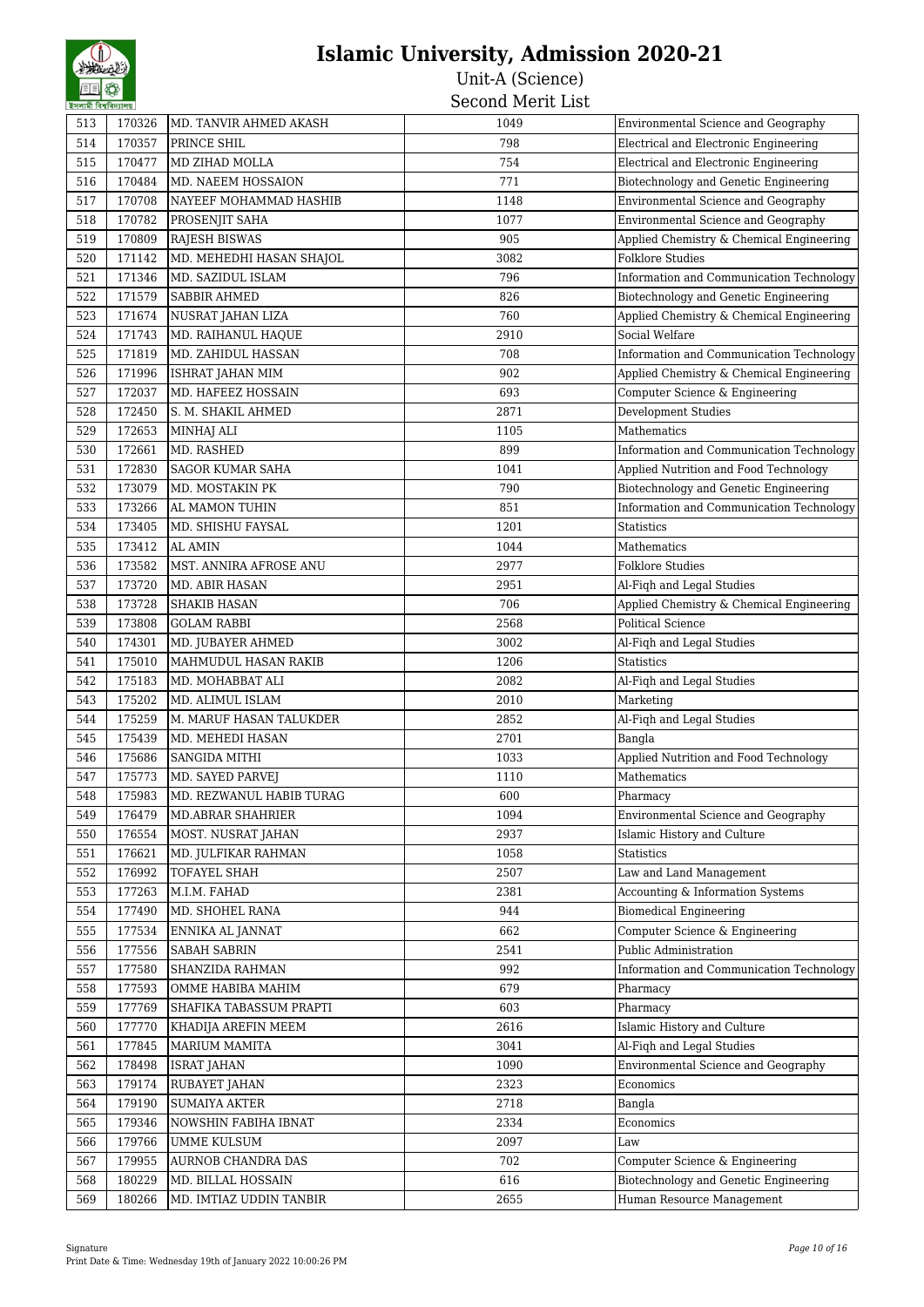| হসলামা বিশ্ববিদ্যালয় |        |                              | יניים יודחיות דימות |                                          |
|-----------------------|--------|------------------------------|---------------------|------------------------------------------|
| 570                   | 181012 | <b>ZAHID HASAN</b>           | 2168                | English                                  |
| 571                   | 181082 | NILOY SAHA                   | 2588                | Bangla                                   |
| 572                   | 181171 | MD. YEAKUB SHEIKH            | 2592                | <b>Development Studies</b>               |
| 573                   | 181263 | <b>SANJIDA</b>               | 937                 | Information and Communication Technology |
| 574                   | 181285 | <b>RAYHAN HOSEN REFAT</b>    | 1061                | Applied Nutrition and Food Technology    |
| 575                   | 181322 | MAHMUDUL HASAN BHUIYAN       | 987                 | <b>Biomedical Engineering</b>            |
| 576                   | 181360 | AMRANUL HOQUE KHAN           | 2179                | Law                                      |
| 577                   | 181440 | MD. MANZUR- E- ELAHI         | 1211                | <b>Statistics</b>                        |
| 578                   | 181480 | <b>MD. IKRAM HOSSAIN</b>     | 2915                | Islamic History and Culture              |
| 579                   | 181544 | MD. SHAHIN ALAM              | 632                 | Computer Science & Engineering           |
| 580                   | 181832 | <b>SAIDUL HAQUE</b>          | 2212                | Finance and Banking                      |
| 581                   | 181854 | FIJUN NUR ZIHAN              | 839                 | Electrical and Electronic Engineering    |
| 582                   | 181859 | <b>MD. OMOR FARUK</b>        | 840                 | Electrical and Electronic Engineering    |
| 583                   | 182391 | <b>ATIKA MUSTARI</b>         | 2773                | Development Studies                      |
| 584                   | 182563 | <b>SABIHA TASNIM</b>         | 2529                | Marketing                                |
| 585                   | 182785 | <b>FARDIA AKTER</b>          | 3055                | Al-Fiqh and Legal Studies                |
| 586                   | 182803 | <b>KAKOLY AKTHER</b>         | 1894                | Tourism and Hospitality Management       |
| 587                   | 182936 | MEHERUN NESA PUSPITA         | 667                 | Biotechnology and Genetic Engineering    |
| 588                   | 183073 | <b>UMA ISLAM</b>             | 831                 | Biotechnology and Genetic Engineering    |
| 589                   | 183316 | <b>TANNI SARKER</b>          | 722                 | Biotechnology and Genetic Engineering    |
| 590                   | 183388 | <b>TASFIAH TASNIM</b>        | 2938                | Islamic History and Culture              |
| 591                   | 183963 | <b>FAHMIDA ELMA</b>          | 912                 | <b>Biomedical Engineering</b>            |
| 592                   | 184374 | TAJRIAN AFRIN AURPA          | 929                 | <b>Biomedical Engineering</b>            |
| 593                   | 185177 | FATEMA TUZ-ZOHRA             | 886                 | Applied Chemistry & Chemical Engineering |
| 594                   | 185218 | SUMAIYA REZA MILA            | 2909                | Islamic History and Culture              |
| 595                   | 185845 | <b>ROKSHANA AKTER BRISTY</b> | 2676                | Islamic History and Culture              |
| 596                   | 186215 | NAZNIN AL-NISA               | 640                 | Pharmacy                                 |
| 597                   | 186297 | <b>PUSPITA SARKER</b>        | 956                 | Information and Communication Technology |
| 598                   | 186492 | SIDRATUL MOONTAHA MIM        | 685                 | Biotechnology and Genetic Engineering    |
| 599                   | 186815 | <b>NAFISA AKTER</b>          | 896                 | <b>Biomedical Engineering</b>            |
| 600                   | 186886 | <b>SADIA ZAMAN ARSHI</b>     | 2717                | Development Studies                      |
| 601                   | 187445 | <b>DIYA BISWAS</b>           | 762                 | Biotechnology and Genetic Engineering    |
| 602                   | 187786 | <b>SADIA ZAMAN</b>           | 1052                | Mathematics                              |
| 603                   | 187902 | JANNATUL MAOWA               | 855                 | Electrical and Electronic Engineering    |
| 604                   | 188082 | <b>TAMALIKA BISWAS</b>       | 2198                | Bangla                                   |
| 605                   | 188116 | MD. MAHFUJUR RAHMAN NISHAT   | 1057                | Statistics                               |
| 606                   | 188309 | <b>SAMIMA AKTER BITHE</b>    | 645                 | Computer Science & Engineering           |
| 607                   | 188419 | FATEMA-TUZ-ZOHRA             | 2078                | English                                  |
| 608                   | 188684 | <b>AHNAF ABID</b>            | 627                 | Pharmacy                                 |
| 609                   | 188709 | <b>ROMIZ UDDIN RIDOY</b>     | 998                 | <b>Biomedical Engineering</b>            |
| 610                   | 189314 | <b>TAWSIF SIKDER ADIB</b>    | 2392                | Economics                                |
| 611                   | 189342 | A K M MEHEDI HASSAN ALIF     | 1200                | <b>Statistics</b>                        |
| 612                   | 189634 | <b>ZINNIA AKTHER</b>         | 1184                | Environmental Science and Geography      |
| 613                   | 190206 | <b>ENAM EMTAHAN</b>          | 655                 | Computer Science & Engineering           |
| 614                   | 190336 | <b>AKHI MONY</b>             | 2222                | Economics                                |
| 615                   | 190419 | FAHIM AJMAL                  | 979                 | <b>Biomedical Engineering</b>            |
| 616                   | 190422 | MD. JUNAID RAHMAN SAZOL      | 671                 | Pharmacy                                 |
| 617                   | 190467 | SHEIKH SADI HASAN NABIL      | 2523                | Marketing                                |
| 618                   | 190580 | MD. SHARIFUL HAQUE           | 715                 | Biotechnology and Genetic Engineering    |
| 619                   | 190721 | RAYHAN IBRAHIM               | 814                 | Electrical and Electronic Engineering    |
| 620                   | 190815 | MD. ENAYET HOSSAIN           | 720                 | Biotechnology and Genetic Engineering    |
| 621                   | 191028 | MD. RAZOANUL HAQUE RASHA     | 1115                | <b>Statistics</b>                        |
| 622                   | 191035 | <b>SIFAT ADDEEN</b>          | 2361                | Economics                                |
| 623                   | 191075 | JAWAD UL ISLAM               | 890                 | <b>Biomedical Engineering</b>            |
| 624                   | 191116 | K.M HASIBUL HASAN            | 1222                | <b>Statistics</b>                        |
| 625                   | 191190 | MD. ABU TAHER                | 793                 | Biotechnology and Genetic Engineering    |
| 626                   | 191228 | <b>SAMAUN JOARDER</b>        | 887                 | Information and Communication Technology |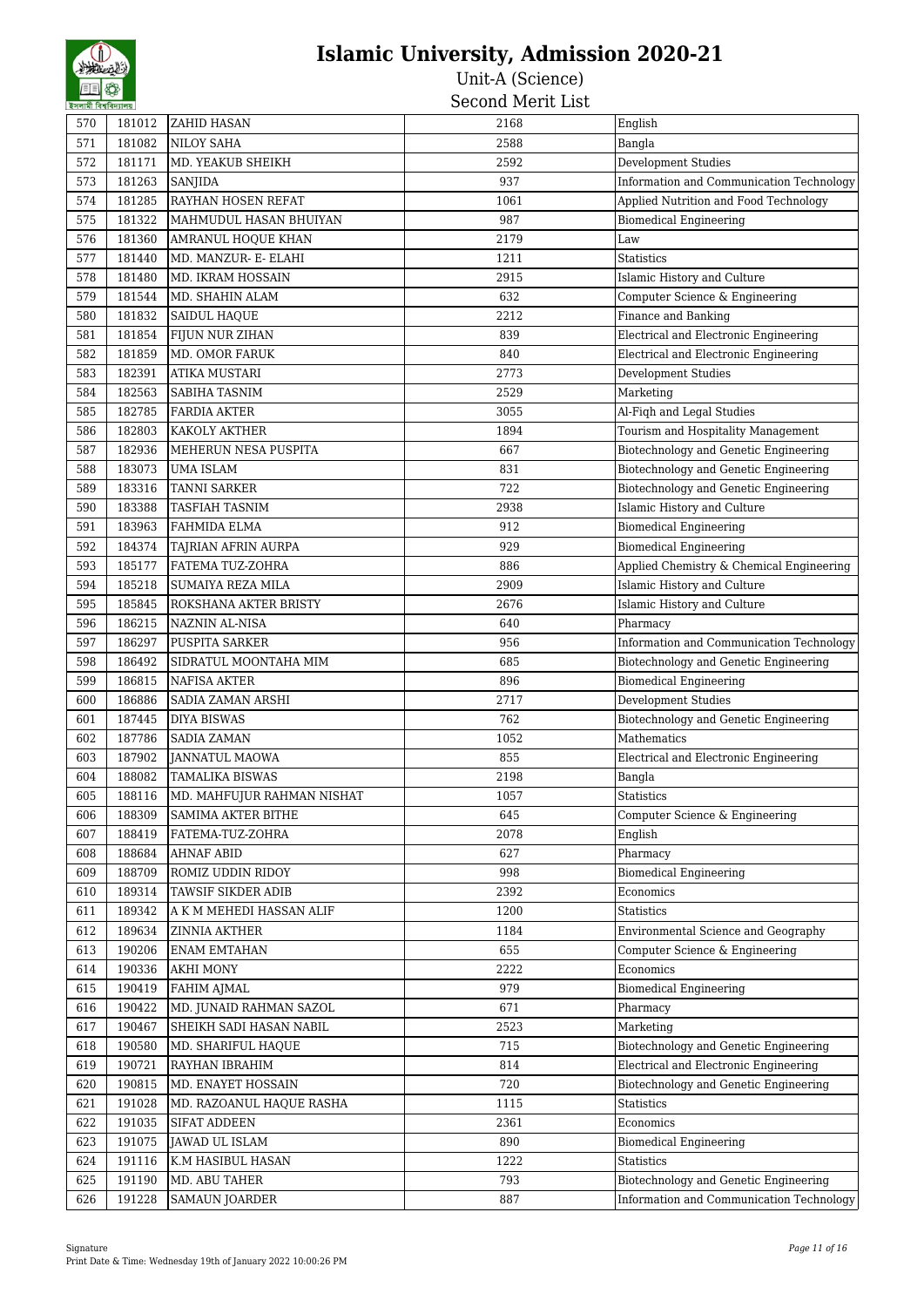| হসলামা বিশ্বাবদ্যালয় |        |                            |      |                                          |
|-----------------------|--------|----------------------------|------|------------------------------------------|
| 627                   | 191434 | <b>ASHIKUR RAHMAN</b>      | 700  | Electrical and Electronic Engineering    |
| 628                   | 191564 | ROUNAKUL ISLAM FAYED       | 638  | Computer Science & Engineering           |
| 629                   | 191663 | MD. EMRAN HOSSAIN EMON     | 2795 | Islamic History and Culture              |
| 630                   | 192030 | MAHMUDUL HASAN MAHEDI      | 2894 | Social Welfare                           |
| 631                   | 192381 | MD. NAZMUL ISLAM           | 651  | Pharmacy                                 |
| 632                   | 192550 | <b>RASHED SIKDER</b>       | 1170 | <b>Statistics</b>                        |
| 633                   | 192622 | SYEDA FARIHA HASAN         | 2543 | Accounting & Information Systems         |
| 634                   | 192696 | <b>ALPONA BAIDYA</b>       | 2104 | Finance and Banking                      |
| 635                   | 192829 | MD. MUNTAZIR RAHMAN        | 2497 | Marketing                                |
| 636                   | 193287 | SYEDA TASNEEN SULTANA      | 716  | Computer Science & Engineering           |
| 637                   | 193507 | FARIA BINTE JASHIM MISHA   | 2093 | Economics                                |
| 638                   | 194010 | SADIA AKTER MIM            | 2434 | Islamic History and Culture              |
| 639                   | 194521 | <b>SAMIHA AKTER</b>        | 2484 | Economics                                |
| 640                   | 194900 | MONALISA MITA NOOR         | 2778 | <b>Folklore Studies</b>                  |
| 641                   | 195326 | MD. MORSHED ALAM           | 1114 | Mathematics                              |
| 642                   | 195460 | MD. SAIFUDDIN TOKIR        | 3064 | <b>Folklore Studies</b>                  |
| 643                   | 195722 | TASNIM ASHRAF SHIFA        | 2090 | English                                  |
| 644                   | 195776 | MST. TAMANNA JANNAT        | 965  | Information and Communication Technology |
| 645                   | 195812 | <b>SHANTA AKTER</b>        | 951  | Mathematics                              |
| 646                   | 196796 | PRIYANKA RANI DAS          | 2565 | Mass Communication and Journalism        |
| 647                   |        |                            |      | Public Administration                    |
|                       | 196897 | <b>FAHIM AHMED</b>         | 2213 |                                          |
| 648                   | 196968 | MINHAJUL ABEDIN FAHIM      | 2535 | Public Administration                    |
| 649                   | 197075 | MD. TOWHID KHANDAKER HASIB | 819  | Applied Chemistry & Chemical Engineering |
| 650                   | 197169 | ZINNIA TASNIM RIFAT        | 2572 | Bangla                                   |
| 651                   | 197251 | KAUSHIK AHAMMAD            | 2649 | Human Resource Management                |
| 652                   | 197632 | TASIKUL ISLAM              | 739  | Computer Science & Engineering           |
| 653                   | 197826 | <b>AMANOT ULLAH</b>        | 1151 | Mathematics                              |
| 654                   | 197828 | MD. RAJON MIA              | 2464 | Law and Land Management                  |
| 655                   | 197879 | RAIHAN IQBAL SAKIB         | 738  | Applied Chemistry & Chemical Engineering |
| 656                   | 198035 | <b>RIFAT HASSAN</b>        | 1199 | <b>Statistics</b>                        |
| 657                   | 198124 | <b>SOURAV BARMON</b>       | 2279 | Finance and Banking                      |
| 658                   | 198371 | MD. MERAJ MAHMUD RAHI      | 1028 | Applied Nutrition and Food Technology    |
| 659                   | 198739 | AYSHA SIDDIKA BORNA        | 2120 | Law                                      |
| 660                   | 199063 | MD. MEHADI HASAN           | 1136 | Environmental Science and Geography      |
| 661                   | 199129 | SIAMUL ISLAM SIAM          | 978  | Information and Communication Technology |
| 662                   | 199303 | MD. TASLIMUL HASAN         | 596  | Pharmacy                                 |
| 663                   | 199468 | MD. SOHEL MIA              | 2943 | Islamic History and Culture              |
| 664                   | 199509 | SURAIA YEASMIN SHOVA       | 2119 | English                                  |
| 665                   | 199566 | MD. MAHMUDUL ISLAM         | 2950 | <b>Folklore Studies</b>                  |
| 666                   | 199703 | N. M. S. MEHEDI HASAN      | 1213 | <b>Statistics</b>                        |
| 667                   | 199844 | KAZI JAHID ALAM            | 2469 | Economics                                |
| 668                   | 200141 | EUSHA SARWAR UTAL          | 647  | Computer Science & Engineering           |
| 669                   | 200249 | MEHTATUN NAZIA MEGHLA      | 1055 | Applied Nutrition and Food Technology    |
| 670                   | 200385 | MD. KHALID HASAN           | 1086 | Mathematics                              |
| 671                   | 200675 | MURTOZA MASHFIQ-UL-ALAM    | 660  | Pharmacy                                 |
| 672                   | 200945 | MAHIN SARKAR ATUL          | 2721 | Tourism and Hospitality Management       |
| 673                   | 200969 | MD. LAHABIB HOSSEN LIMON   | 3071 | <b>Folklore Studies</b>                  |
| 674                   | 201802 | MD. MOSTAFIJUR RAHMAN      | 2108 | Economics                                |
| 675                   | 202571 | MD. HASKIL TALUKDER        | 2671 | Bangla                                   |
| 676                   | 202792 | MD. NAFIUR ISLAM           | 1065 | Applied Nutrition and Food Technology    |
| 677                   | 203177 | MD. ABU FOYSAL ROBIN       | 2805 | Social Welfare                           |
| 678                   | 203569 | ANIKA ALAM                 | 2887 | Al-Fiqh and Legal Studies                |
| 679                   | 203633 | UMME JANNATUN NESA JULIE   | 2662 | Tourism and Hospitality Management       |
| 680                   | 203711 | SADIA ISLAM MOU            | 2766 | Tourism and Hospitality Management       |
| 681                   | 203771 | NAJIFA TABASSUM            | 977  | <b>Biomedical Engineering</b>            |
| 682                   | 203821 | <b>JEBA MUSTURA</b>        | 919  | Information and Communication Technology |
| 683                   | 205256 | PROMI DAS                  | 2312 | Law and Land Management                  |
|                       |        |                            |      |                                          |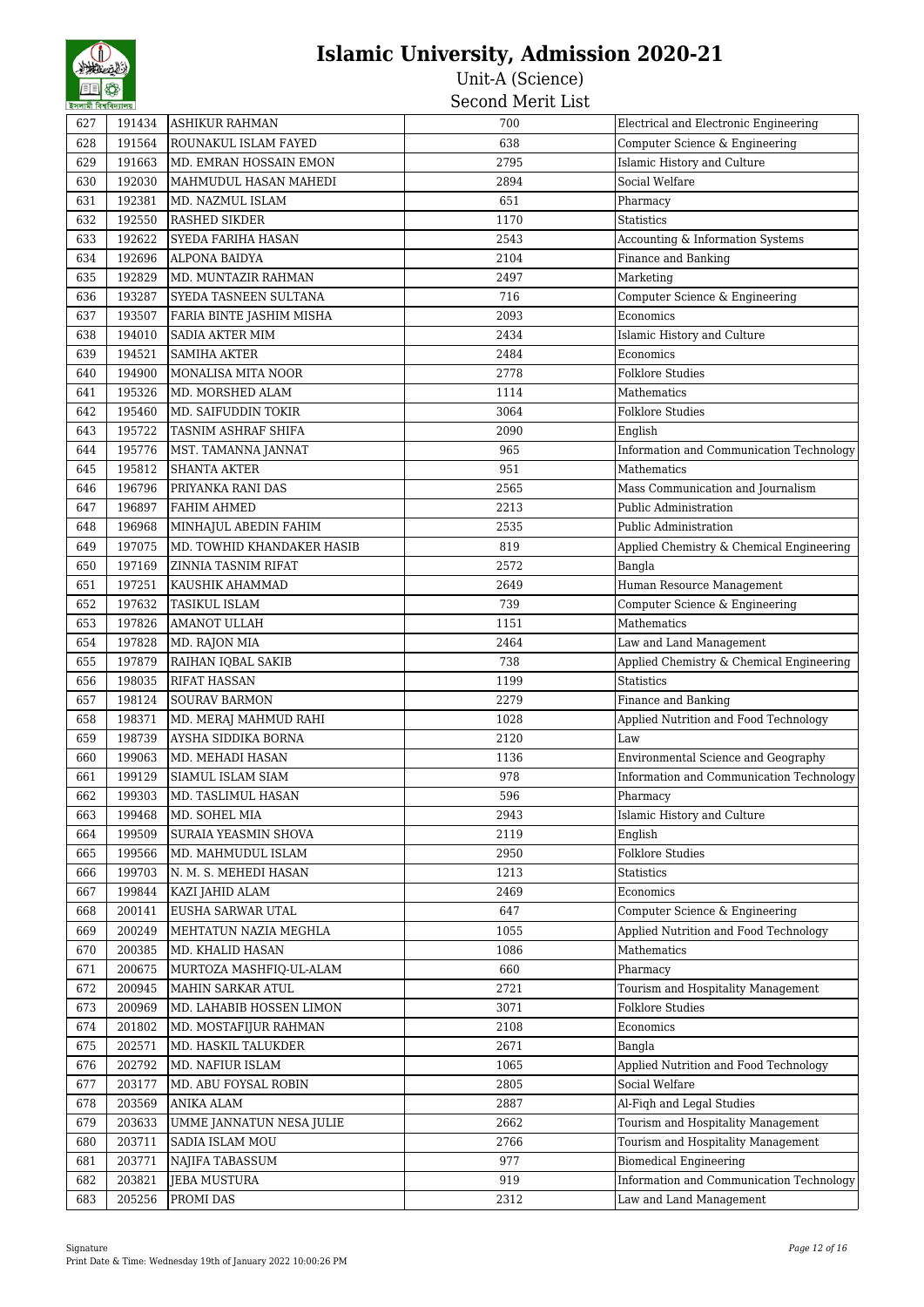| <b>SNAINI INA</b> |        |                             |      |                                            |
|-------------------|--------|-----------------------------|------|--------------------------------------------|
| 684               | 205545 | MD. MEHRAB HOSSAIN SHAKIB   | 757  | Applied Chemistry & Chemical Engineering   |
| 685               | 205604 | TANVIR MAHTAB TAFHIM        | 761  | Electrical and Electronic Engineering      |
| 686               | 205720 | SARWAR HOSSAIN FAHAD        | 856  | Applied Chemistry & Chemical Engineering   |
| 687               | 205734 | AMINUR RAHMAN               | 639  | Computer Science & Engineering             |
| 688               | 205850 | MD. IMRAN HASSAN JOY        | 835  | Electrical and Electronic Engineering      |
| 689               | 206110 | JAHIDUL ISLAM               | 2969 | Al-Fiqh and Legal Studies                  |
| 690               | 206494 | MD.NAZMUL HOSSEN            | 858  | Electrical and Electronic Engineering      |
| 691               | 206679 | <b>SHAZIB MIAH</b>          | 2460 | Accounting & Information Systems           |
| 692               | 206746 | SAIFUL ISLAM                | 2857 | Development Studies                        |
| 693               | 207055 | <b>SHAPON RAY</b>           | 941  | Information and Communication Technology   |
| 694               | 207078 | MD. RAKIBUZZAMAN RAIYAN     | 865  | Applied Chemistry & Chemical Engineering   |
| 695               | 207135 | MD. YASIR ARAFAT ALIF       | 2296 | Law and Land Management                    |
| 696               | 207188 | MD. ARFIN ISLAM             | 849  | Electrical and Electronic Engineering      |
| 697               | 207192 | <b>SANGKAR CHANDRO ROY</b>  | 2217 | Mass Communication and Journalism          |
| 698               | 207403 | MD ABU KALAM                | 864  | Applied Chemistry & Chemical Engineering   |
| 699               | 208198 | MD. JEWEL AHAMED            | 986  | Information and Communication Technology   |
| 700               | 208267 | MD. RIMON MIAH              | 2829 | <b>Development Studies</b>                 |
| 701               | 208544 | NAZMUN NAHER NADIA          | 2869 | Islamic History and Culture                |
| 702               | 208571 | JANNATUL MAKSURAT POROMA    | 2350 | Public Administration                      |
| 703               | 208685 | <b>SHARMIN AKTHER</b>       | 2496 | Mass Communication and Journalism          |
| 704               | 208736 | <b>ANIKA TABASSUM</b>       | 643  | Computer Science & Engineering             |
| 705               | 208804 | <b>ATOSHI MALIHA</b>        | 673  | Pharmacy                                   |
| 706               | 208824 | <b>HALIMA AKTER</b>         | 3014 | Al-Fiqh and Legal Studies                  |
| 707               | 208951 | RAJIYA KHATUN               | 2191 | Accounting & Information Systems           |
| 708               | 209037 | <b>RAKIA AKTER</b>          | 3074 | <b>Folklore Studies</b>                    |
| 709               | 209081 | SUNZIDA HAQUE               | 1021 | Applied Nutrition and Food Technology      |
| 710               | 209100 | SANZIDA KHATUN              | 2536 | <b>Political Science</b>                   |
| 711               | 209482 | MIFTA HUJ JANNAT            | 1155 | Environmental Science and Geography        |
| 712               | 209647 | MUNNI KHANOM                | 1096 | Mathematics                                |
| 713               | 209696 | TASNIM JERIN LABONNO        | 2394 | Management                                 |
| 714               | 209906 | <b>ARAFAT RAHAMAN</b>       | 854  | Applied Chemistry & Chemical Engineering   |
| 715               | 210053 | ASIF AHMED RAFI             | 872  | Information and Communication Technology   |
| 716               | 210060 | <b>FAYSAL AHMED</b>         | 914  | <b>Biomedical Engineering</b>              |
| 717               | 210069 | MD. MAHFUZUR RAHMAN MEHEDI  | 758  | Applied Chemistry & Chemical Engineering   |
| 718               | 210073 | KHALID MAHMOUD              | 3068 | <b>Folklore Studies</b>                    |
| 719               | 210075 | FAHIM IQBAL                 | 1168 | <b>Environmental Science and Geography</b> |
| 720               | 210185 | MD. ASHIK GAZI              | 649  | Computer Science & Engineering             |
| 721               | 210276 | <b>HASIN ABRAR</b>          | 753  | Electrical and Electronic Engineering      |
| 722               | 210349 | <b>SHAMIMA KHATUN</b>       | 2449 | Law and Land Management                    |
| 723               | 210379 | MD KHALID HOSSAN            | 1202 | Environmental Science and Geography        |
| 724               | 210429 | <b>RISAN MAHFUZ</b>         | 707  | Electrical and Electronic Engineering      |
| 725               | 210431 | MD.MASUD RANA SWEIT         | 842  | Electrical and Electronic Engineering      |
| 726               | 210481 | <b>ASMAHUL HUSNA</b>        | 1129 | Environmental Science and Geography        |
| 727               | 210488 | MD AHSAN HABIB              | 626  | Biotechnology and Genetic Engineering      |
| 728               | 210572 | MST. REFATH AMENA           | 1063 | Applied Nutrition and Food Technology      |
| 729               | 210633 | MD. SAZIDUR RAHMAN SAZID    | 3054 | Al-Fiqh and Legal Studies                  |
| 730               | 210685 | MD. RAMJAN ALI              | 2730 | Bangla                                     |
| 731               | 210733 | MD. SHAKLINE MUSTAK NAYEEM  | 2690 | Islamic History and Culture                |
| 732               | 210788 | ACHIA KHATUN                | 1039 | Mathematics                                |
| 733               | 210821 | <b>SAIMA MIM</b>            | 3075 | <b>Folklore Studies</b>                    |
| 734               | 210875 | SAAD BIN ZAHID              | 2442 | Public Administration                      |
| 735               | 210891 | MUZAHIDA SULTANA RIMI       | 779  | Biotechnology and Genetic Engineering      |
| 736               | 211010 | MD. AHAMADULLAH ARIF TANZIM | 976  | Information and Communication Technology   |
| 737               | 211032 | MST. JUTHI KHATUN           | 2566 | Development Studies                        |
| 738               | 211040 | MST KHADIJA KHATUN          | 2105 | Finance and Banking                        |
| 739               | 211074 | <b>AYSHA KHATUN</b>         | 636  | Pharmacy                                   |
| 740               | 211111 | MD. SAZID HASAN TUHIN       | 2920 | <b>Development Studies</b>                 |
|                   |        |                             |      |                                            |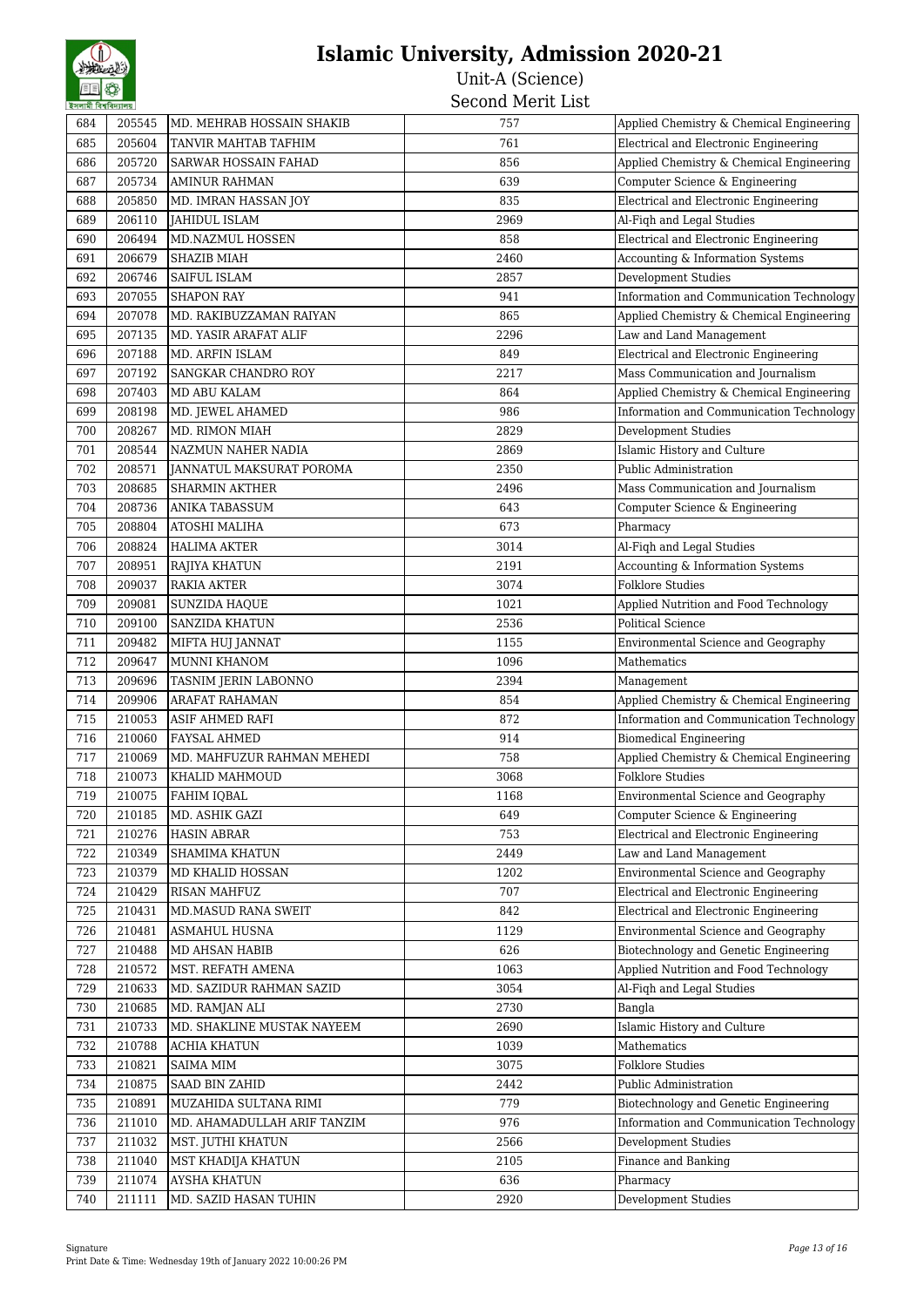| रणणाया । पत्रापणाणाप्र |        | <b>SRABONTI SAHA</b>         |      | Applied Chemistry & Chemical Engineering |
|------------------------|--------|------------------------------|------|------------------------------------------|
| 741                    | 211378 |                              | 901  |                                          |
| 742                    | 211400 | MAHEDUL ISLAM                | 2248 | Accounting & Information Systems         |
| 743                    | 211512 | <b>TIRTHO SIKDER</b>         | 756  | Electrical and Electronic Engineering    |
| 744                    | 211564 | MD TANVIR HOSSAIN            | 1059 | Applied Nutrition and Food Technology    |
| 745                    | 211787 | MD. ABDUL HADI               | 2300 | Economics                                |
| 746                    | 211814 | ASIF BIN AZHAR TURZO         | 687  | Applied Chemistry & Chemical Engineering |
| 747                    | 211841 | MD. NAZMUL HASAN             | 2219 | Law and Land Management                  |
| 748                    | 211952 | CHIRONJIT PAUL               | 881  | Applied Chemistry & Chemical Engineering |
| 749                    | 211988 | MD. EBRAHIM KHOLIL           | 1171 | Mathematics                              |
| 750                    | 212376 | MD. HASIB BIN MOSTAFA        | 1178 | Environmental Science and Geography      |
| 751                    | 212428 | <b>MD MURAD HOSEN</b>        | 630  | Computer Science & Engineering           |
| 752                    | 212463 | MD. OBAYDULLAH               | 2973 | Folklore Studies                         |
| 753                    | 212480 | <b>MAMUN OR RASHID</b>       | 2339 | Law and Land Management                  |
| 754                    | 212510 | <b>MD NAHID HASSAN</b>       | 2603 | <b>Development Studies</b>               |
| 755                    | 212601 | MD. MASUM BILLA              | 2844 | Social Welfare                           |
| 756                    | 212686 | MIR MONIMUL HAQUE            | 633  | Pharmacy                                 |
| 757                    | 212890 | <b>MD. TANVIR HASAN</b>      | 2331 | Law and Land Management                  |
| 758                    | 212984 | RAKIBUL ISLAM                | 635  | Pharmacy                                 |
| 759                    | 213011 | MD. NAFIUL ISLAM             | 689  | Electrical and Electronic Engineering    |
| 760                    | 213033 | MD. ABDULLA AL-MAMUN         | 728  | Mathematics                              |
| 761                    | 213079 | MD. MAZHARUL ISLAM           | 2926 | Development Studies                      |
| 762                    | 213152 | MD. ASHIKUR RAHMAN           | 939  | <b>Biomedical Engineering</b>            |
| 763                    | 213402 | <b>IRTIZA ASMAR RIAD</b>     | 611  | Pharmacy                                 |
| 764                    | 214105 | MD. ABIR HASAN PIASH         | 713  | Computer Science & Engineering           |
| 765                    | 214251 | <b>TAMANNA KAWSAR MIM</b>    | 2664 | Bangla                                   |
| 766                    | 214332 | MD. HASIB AHMED              | 1189 | <b>Statistics</b>                        |
| 767                    | 214602 | SANJANA ISLAM ONTY           | 2167 | English                                  |
| 768                    | 214615 | MST. SANZIDA ARA ISLAM       | 2400 | Economics                                |
| 769                    | 214863 | MST. ASHA KHATUN             | 2519 | <b>Political Science</b>                 |
| 770                    | 214924 | MST. ZAKIA SIDDIQUE          | 857  | Mathematics                              |
| 771                    | 215605 | <b>TAKIA ISLAM</b>           | 2273 | Public Administration                    |
| 772                    | 215666 | <b>KURRATUL AINE</b>         | 2994 | Al-Fiqh and Legal Studies                |
| 773                    | 215701 | <b>ZEBA TASNIA PROVA</b>     | 2806 | Development Studies                      |
| 774                    | 215722 | SAIF-IBN- HARUN              | 745  | Mathematics                              |
| 775                    | 215732 | ESRAT JAHAN EVA              | 2911 | Islamic History and Culture              |
| 776                    | 215779 | <b>RAISUL ISLAM</b>          | 1196 | <b>Statistics</b>                        |
| 777                    | 215878 | AFIA MUBASHSHIRA             | 2275 | Public Administration                    |
| 778                    | 215981 | MD. ABDUL AHAD               | 719  | Biotechnology and Genetic Engineering    |
| 779                    | 216094 | NURA AL HOWA SADIKA          | 791  | Biotechnology and Genetic Engineering    |
| 780                    | 216113 | ASHIKA AZIZ AKHI             | 2683 | Islamic History and Culture              |
| 781                    | 216225 | ROLA AL HOWA SARIKA          | 2386 | Law and Land Management                  |
| 782                    | 216532 | MOST. SUNNATUN FARZIA SUROVI | 2539 | Bangla                                   |
| 783                    | 216695 | SHARMIN SULTANA TITHY        | 1108 | Environmental Science and Geography      |
| 784                    | 216972 | UMME HABIBA JESMIN           | 2176 | English                                  |
| 785                    | 217001 | JARIN TASNIM PURNOTA         | 2673 | Tourism and Hospitality Management       |
| 786                    | 217146 | LAMYA KARIM KAWAMI           | 802  | Electrical and Electronic Engineering    |
| 787                    | 217184 | SAMPREETI BARMAN             | 2530 | Bangla                                   |
| 788                    | 217593 | MOST. AFSANA MIMI            | 2473 | Political Science                        |
| 789                    | 217640 | MST. NISHAT TABASSUM NITI    | 932  | Applied Nutrition and Food Technology    |
| 790                    | 217779 | AYATUL BYEANAH LIMPID        | 676  | Biotechnology and Genetic Engineering    |
| 791                    | 217910 | FAHMIDAH YESMIN TITHI        | 3000 | <b>Folklore Studies</b>                  |
| 792                    | 218009 | MOST. LIZA AKTER             | 2751 | Bangla                                   |
| 793                    | 218088 | MOST. MISHU AKTER            | 782  | Electrical and Electronic Engineering    |
| 794                    | 218411 | MST. NISHAT TASNIM TINNI     | 862  | <b>Biomedical Engineering</b>            |
| 795                    | 218451 | JARIN TASNIM                 | 2757 | Bangla                                   |
| 796                    | 218479 | MST. TASNIM JAHAN            | 917  | Mathematics                              |
| 797                    | 219348 | ABDULLAH-AL-MAHMUD           | 1198 | Environmental Science and Geography      |
|                        |        |                              |      |                                          |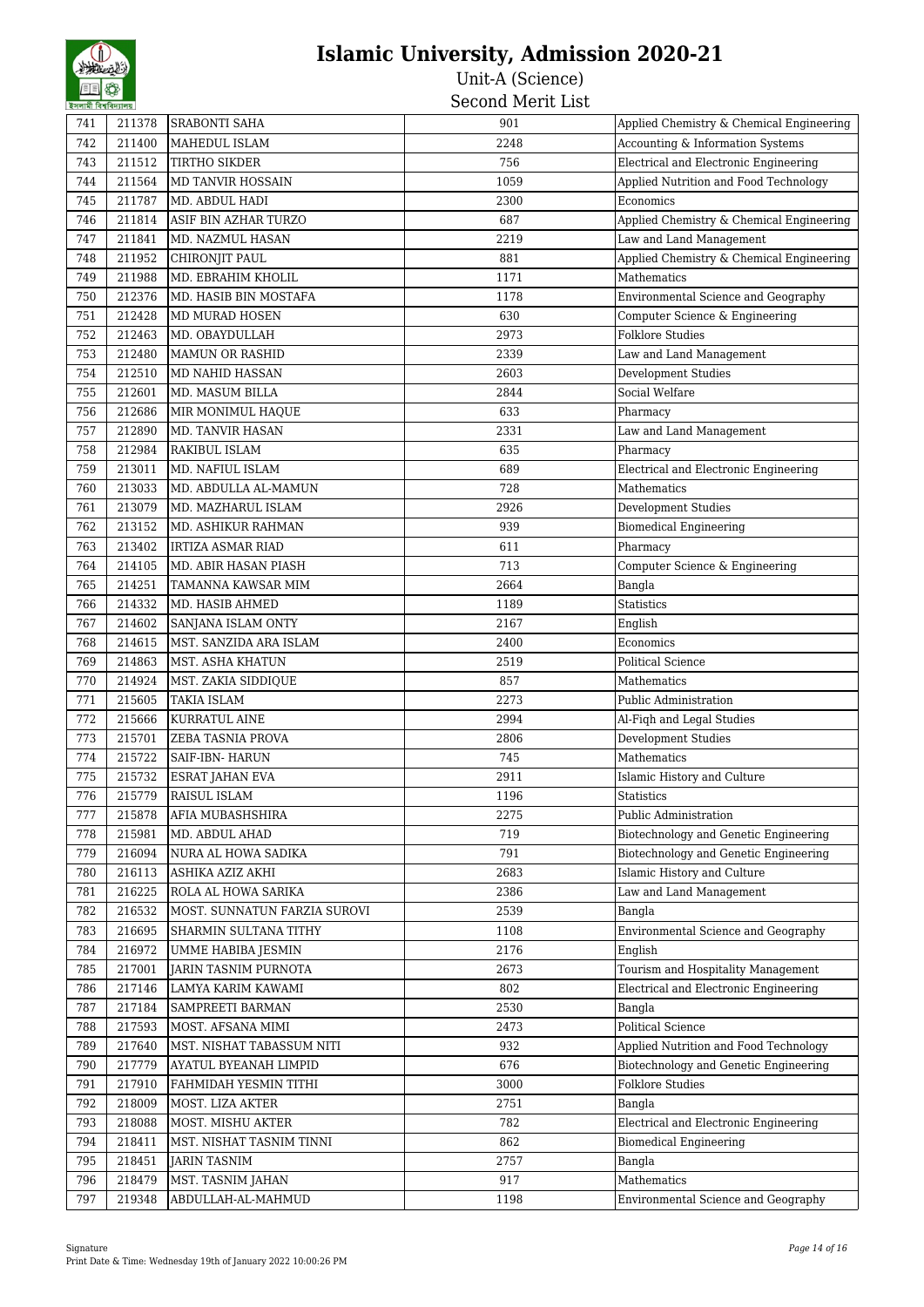| হসলামা বিশ্বাবদ্যালয় |        |                                             |              |                                              |
|-----------------------|--------|---------------------------------------------|--------------|----------------------------------------------|
| 798                   | 219429 | <b>BRISTY RANI</b>                          | 2732         | Bangla                                       |
| 799                   | 219434 | MD. HABIBULLAH MEJBA                        | 1073         | Applied Nutrition and Food Technology        |
| 800                   | 219522 | MD. TALHA HASAN                             | 1127         | Mathematics                                  |
| 801                   | 219668 | AL MOSABBIR ISLAM                           | 2297         | Political Science                            |
| 802                   | 219762 | <b>RANGON ROY UTSAB</b>                     | 614          | Computer Science & Engineering               |
| 803                   | 219784 | ANIKA SHANZIDA SHEUTHEE                     | 1150         | Statistics                                   |
| 804                   | 219829 | MD. TAREK HOSSAIN SARKAR                    | 2615         | Development Studies                          |
| 805                   | 219921 | MD. RUBAIT ISLAM RAD                        | 646          | Mathematics                                  |
| 806                   | 220067 | HUMAIRA AKTER SHANTA                        | 2508         | Law and Land Management                      |
| 807                   | 220133 | <b>ISRAT JAHAN MOON</b>                     | 2096         | Law                                          |
| 808                   | 220163 | AZRIN SULTANA EMA                           | 1092         | Environmental Science and Geography          |
| 809                   | 220261 | RABAYA NURTAJ                               | 945          | Mathematics                                  |
| 810                   | 220431 | ANIKA TANJIM SHANTA                         | 3063         | Al-Fiqh and Legal Studies                    |
| 811                   | 220841 | <b>HARASIT BISWAS</b>                       | 933          | Mathematics                                  |
| 812                   | 220852 | TAMANNA FARHANA URMI                        | 783          | Biotechnology and Genetic Engineering        |
| 813                   | 221158 | <b>TAWHID AHMED</b>                         | 877          | Applied Chemistry & Chemical Engineering     |
| 814                   | 221260 | TANVIR AHAMED FOYSAL                        | 765          | Electrical and Electronic Engineering        |
| 815                   | 221329 | <b>ABDULLAH</b>                             | 1210         | <b>Statistics</b>                            |
| 816                   | 221501 | <b>MITHUN MRIDHA</b>                        | 692          | Electrical and Electronic Engineering        |
| 817                   | 221910 | <b>FOYSAL AHMED</b>                         | 742          | Computer Science & Engineering               |
| 818                   | 221926 | <b>ABIR BISWAS</b>                          | 2974         | <b>Folklore Studies</b>                      |
| 819                   | 222160 | <b>IMROSE HOSSAIN NAYAN</b>                 | 2681         | Bangla                                       |
| 820                   | 222389 | MD. SADUZZAMAN MINA                         | 2667         | Bangla                                       |
| 821                   | 222567 | <b>SAGOR GHARAMI</b>                        | 1012         | <b>Biomedical Engineering</b>                |
| 822                   | 222592 | <b>UDDIPAN BISWAS</b>                       | 1023         | Applied Nutrition and Food Technology        |
| 823                   | 223122 | MOHIUDDIN KHAN                              | 1047         | Mathematics                                  |
| 824                   | 223172 | ABDULLAH AL ZOBAIER                         | 690          | Computer Science & Engineering               |
| 825                   | 223757 | MD. AL-AMIN                                 | 2441         | Mass Communication and Journalism            |
| 826                   | 224098 | <b>ABDUL ALIM</b>                           | 837          | <b>Electrical and Electronic Engineering</b> |
| 827                   | 224202 | FIRDAOUS TABIB TONOY BHUIYAN                | 2532         | Islamic History and Culture                  |
| 828                   | 224245 | MD. KAWSAR KHAN                             | 714          | Electrical and Electronic Engineering        |
| 829                   | 224485 | SABBIR HOSSAIN SOAD                         | 1045         | Applied Nutrition and Food Technology        |
| 830                   | 224525 | MD.MEHEDI HASAN BABU                        | 2843         | Al-Fiqh and Legal Studies                    |
| 831                   | 225070 | AMIN MOHAMMAD SHADMAN                       | 2347         | Law and Land Management                      |
| 832                   | 225206 | MD. RAFSAN ZANI                             | 2554         | <b>Political Science</b>                     |
| 833                   | 225436 | <b>MD.SHAKIL FAKIR</b>                      | 1043         | Statistics                                   |
| 834                   | 225476 | SAAD IBN ABDULLAH                           | 608          | Computer Science & Engineering               |
| 835                   | 226160 | SOMAIYA BINTE ANOWAR                        | 2858         | <b>Development Studies</b>                   |
| 836                   | 226221 |                                             | 2739         | <b>Development Studies</b>                   |
|                       | 226584 | SAYDA SADIA TUJ JAHRA<br>MD. HAFIZUR RAHMAN |              | Public Administration                        |
| 837                   | 227244 |                                             | 2102<br>2547 | Public Administration                        |
| 838                   |        | MOHSINA JAHAN                               |              |                                              |
| 839                   | 227272 | <b>JANNATUL FERDOUS</b>                     | 2677         | Bangla                                       |
| 840                   | 228009 | MAHTIR AHMED                                | 703          | Electrical and Electronic Engineering        |
| 841                   | 228016 | REDWAN ASHAD                                | 1122         | Statistics                                   |
| 842                   | 228163 | LUBNA YEASMIN JENNY                         | 1119         | Mathematics                                  |
| 843                   | 228226 | SOURAV CHANDRA SHIL                         | 652          | Pharmacy                                     |
| 844                   | 228314 | <b>NILOY SUTER</b>                          | 940          | Applied Nutrition and Food Technology        |
| 845                   | 228373 | TANMOY MRIDHA                               | 2406         | Economics                                    |
| 846                   | 228512 | TANJIL RAHMAN                               | 2940         | Islamic History and Culture                  |
| 847                   | 228544 | MD. KHALID HOSSEN MUKTADIR                  | 718          | Biotechnology and Genetic Engineering        |
| 848                   | 228563 | G.M. RASHIDUL HOSSAIN SAKIB                 | 1102         | Mathematics                                  |
| 849                   | 228664 | MD. MUSFIKUL ARIFIN                         | 1881         | Finance and Banking                          |
| 850                   | 229042 | MD. MOSTAFIZUR ISLAM ZIM                    | 995          | Information and Communication Technology     |
| 851                   | 229077 | MUNIRA TASNIM MOON                          | 3003         | Al-Fiqh and Legal Studies                    |
| 852                   | 229553 | <b>TARIN ANGUMAN</b>                        | 1175         | Environmental Science and Geography          |
| 853                   | 229715 | MD. MEHEDI HASAN                            | 1187         | <b>Statistics</b>                            |
| 854                   | 230291 | <b>GOLAM RABBI KHAN</b>                     | 947          | Mathematics                                  |